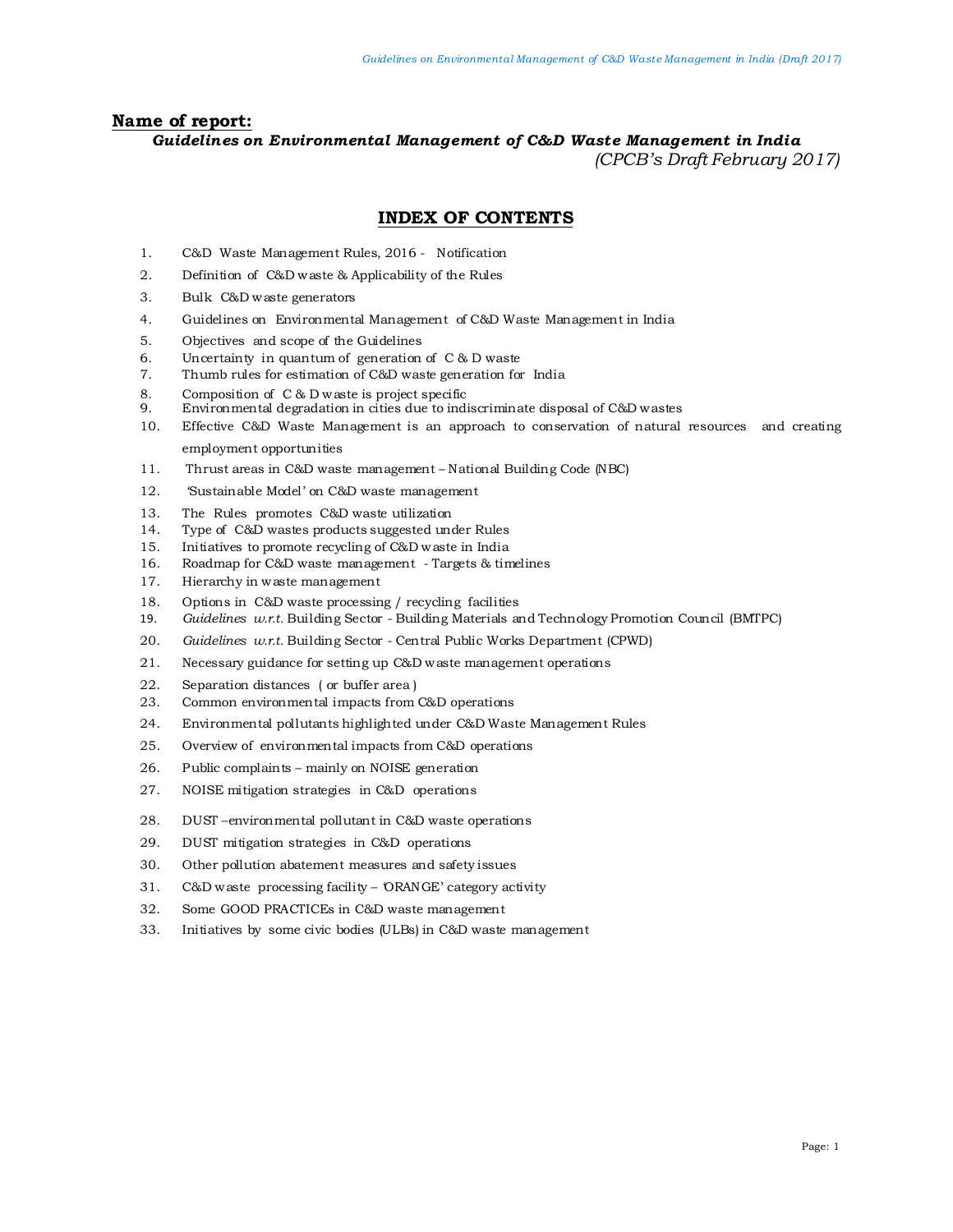#### **C&D Waste Management Rules, 2016 - Notification**

The Construction and Demolition (C&D) Waste Management Rules, 2016 was notified vide G.S.R. 317(E) 29th March, 2016 by the Ministry of Environment, Forest and Climate Change (MoEF&CC).

#### **Definition of C&D waste & Applicability of the Rules**

As per Rule 3 (c) "*construction and demolition waste*" means waste comprising of building materials, debris and rubble resulting from construction, re-modeling, repair and demolition of any civil structure.

The rules shall apply to every waste resulting from construction, re-modeling, repair and demolition of any civil structure of individual or organization or authority who generates construction and demolition waste such as building materials, debris, rubble.

Note in many countries also include surplus and damaged products and materials arising in the course of construction work or used temporarily during the course of onsite activities.

#### **Bulk C&D waste generators**

- a. Under Rule 3 under Definitions sub-rule (1)(j) **"waste generator"** means any person or association of persons or institution, residential and commercial establishments including Indian Railways, Airport, Port and Harbour and Defence establishments who undertakes construction of or demolition of any civil structure which generate construction and demolition waste.
- b. Under Rule 4 sub-rule (3) :

Waste generators who generate more than 20 tons or more in one day or 300 tons per project in a month are **bulk C&D waste generators**. As per the Rules, the segregation by bulk C&D waste generators shall be done into four streams such as:

- i. concrete
- ii. soil
- iii. steel, wood and plastics, bricks and mortar

#### **Guidelines on Environmental Management of C&D Waste Management in India**

The draft "*Guidelines on Environmental Management of C&D Waste Management in India (2017)"* has been prepared by CPCB in compliance of under *Duties of the Central Pollution Control Board under Rule* 10 sub-rule 1(a) of Construction and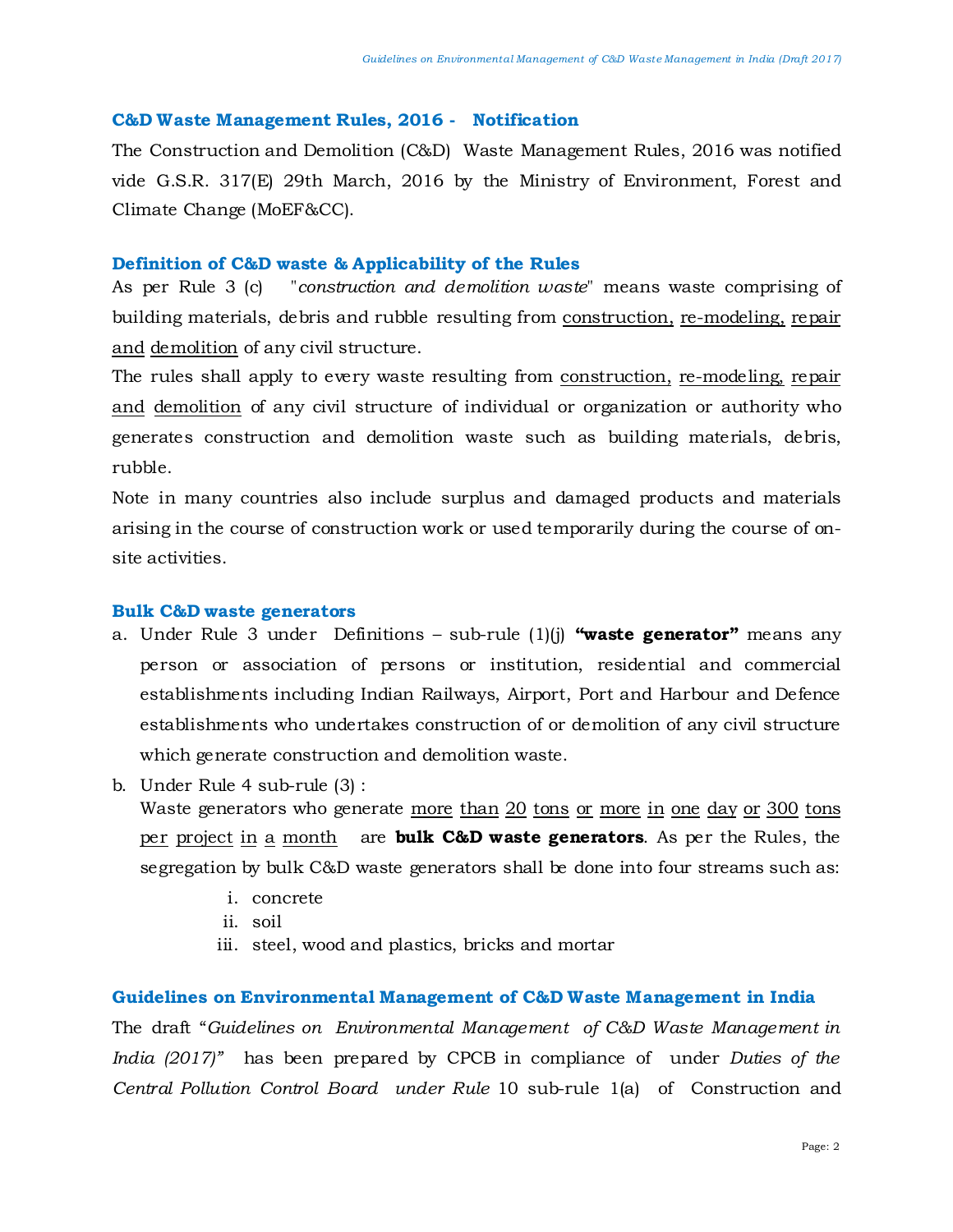Demolition (C&D) Waste Management Rules, 2016 states *'-*prepare operational GUIDELINES related to environmental management of construction and demolition waste management'. Part II is in compliance of the above-mentioned rule.

CPCB has constituted an expert Committee to advise it on matters pertaining to Implementation of C&D Waste Management Rules, 2016 that includes the above Guidelines.

#### **Objectives and scope of the Guidelines**

The key objectives of the Guidelines are intended to:

- a. promote an integrated approach , whereby environmental management of construction and demolition waste is given due consideration throughout the duration of the project ;
- b. approach has been towards reduction of environmental impacts
- c. provide both general and specific guidance in relation to the preparation of satisfactory construction and demolition waste management plans for projects which exceed a specified threshold size

These Guidelines - '*Guidelines on Environmental Management of C&D Waste Management in India* 'have been prepared with the primary objective to encourage an integrated approach to construction and demolition (C&D) waste management (includes C&D waste processing facilities) and provide both general and specific guidance in relation to the preparation of satisfactory environmental construction and demolition waste management practices in cities with varying population.

The scope of the guidelines is to serve as a guiding tool :

a) In preparation of project specific C&D Waste Management Plans for those generating more than **20 tons or more in one day or 300 tons per project in a month of installed capacity (bulk generators)** in cities with more than million plus population.

The applicability of such Plans shall cover public and private sector developmental projects to assist all stakeholders to provide a platform for determining the adequacy of a project specific C&D Waste Management Plan w.r.t. reduction of environmental impacts.

b) To provide general guidance in relation to the preparation of satisfactory environmental construction and demolition waste management practices in cities with less than one million population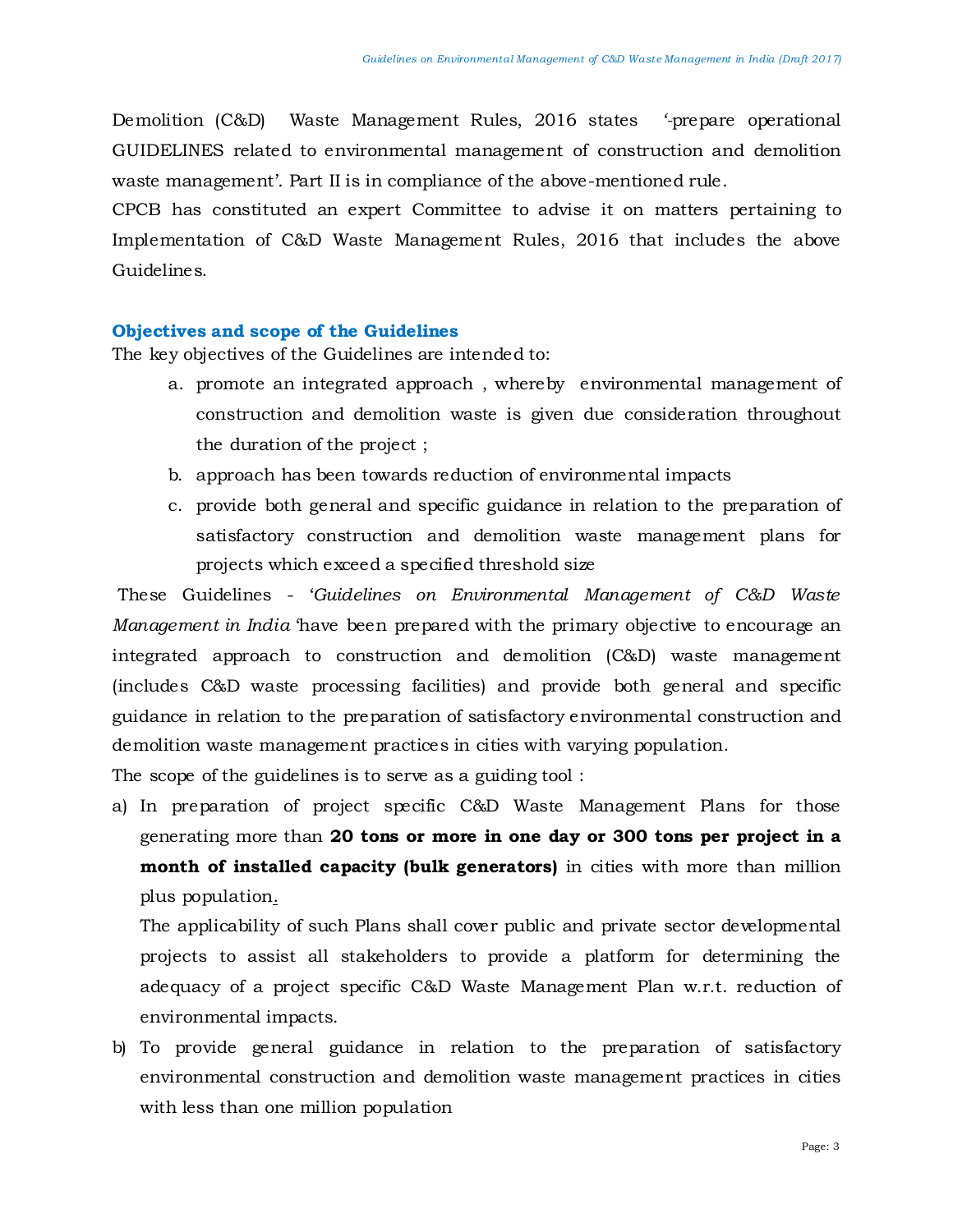The guidelines recommends pollution mitigation measures in operation of C&D dump sites/waste processing facilities. The reference to 'operators; in these Guidelines imply operators of bulk C&D waste management/waste recycling facilities (henceforth referred to as 'operator(s).

#### **Uncertainty in quantum of generation of C & D waste**

There is an uncertainty of the quantum of generation of C&D wastes in India either per month or annually. There are several factors contributing the to the uncertainty they are level of urbanization, rate of growth of cities and the development plans w.r.t. landuse. The quantum of C&D waste generation figures vary however on an average C&D waste accounts for about 30 percent of all solid waste produced in a city.

The quantum of generation of C&D waste estimates available are given below:

- a. 10 MT -15 MT (MT million tonnes) per year by MoUD (2000);
- b. 12 MT 15 MT by TIFAC (2001);
- c. 10 MT -12 MT by MoEF (2010) and
- d. 12 MT by CPCB
- e. 165-175 MT per annum during 2005-2013 (BMTC)

Forecast: Presently, C & D waste generation in India accounts upto **23.75 million tons** annually and these figures are likely to double fold **upto 2016.** (Source International Society of Waste Management, India)

# **Thumb rules for estimation of C&D waste generation for India**

Technology Information, Forecasting and Assessment Council's ( TIFAC) thumb rules for estimation of C&D waste recognises that the generation is project specific, TIFAC's C&D waste estimation are as follows :

- i. Range 40-60 kg per sq.m of new construction,
- ii. Range 40-50 kg per sq.m of building repair
- iii. Range 300-500 kg per sq.m for demolition of buildings.

From the above it may be noted that the highest waste generation comes from demolition of buildings. C&D waste generation figures for any region fluctuate as it depends largely on the type & nature of construction/demolition activities.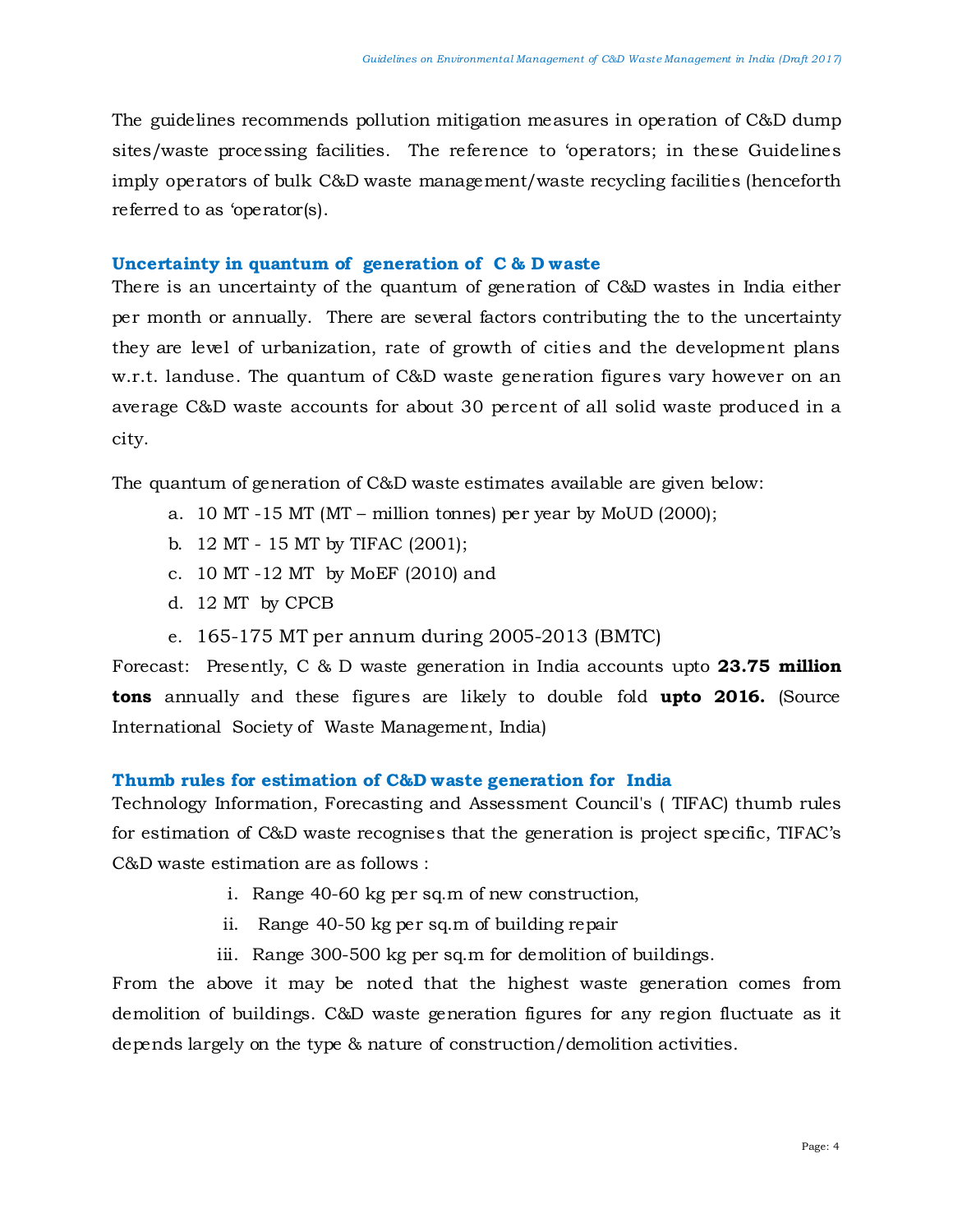## **Composition of C & D waste is project specific**

- **1.** The composition of C & D waste can vary depending on age of building being demolished / renovated or the type of buildings being constructed. As mentioned earlier, C&D waste generation figures for any region fluctuate as it depends largely on the type and nature of construction / demolition activities.
- 2. Demolition waste characteristics : In India, when old buildings are demolished, the major demolition waste is soil, sand and gravel (26%), bricks & masonry (32%), Concretes (28%), metal (6%), wood (3%) others (5%). Bricks, tiles, woods and iron metal are sold for reuse / recycling.(BMTPC)
- 3. The typical composition of Indian C & D waste: The major constituents are concrete, soil, bricks, wood, asphalt and metal. Brick & masonary, soil, sand & gravel account for over 60% of total waste. ( Source- Municipal Corporation of Delhi , Burari facility )
- 4. Excavations, concrete, masonry and wood together constitute over 90% of all C&D waste

# **Environmental degradation in cities due to indiscriminate disposal of C&D wastes**

As per C&D Waste Rules (Rule 4 sub-rule (4)) there should be no littering or deposition of construction and demolition waste so as to prevent obstruction to the traffic or the public or drains

Instances of environmental degradation caused in cities due to indiscriminate disposal of C&D waste are listed below:

- i. Due to lack of options for dumping in designated sites, low lying areas or abandoned quarries, vacant plots or sometimes even the outskirts of the city often become targets for dumping debris from the construction and demolition (C&D) of a city.
- ii. Often C&D is dumped on roadsides quietly by C&D waste generators.
- iii. Private contractors remove waste to privately owned, low-lying land for a price, or more commonly, dump it in an un-authorized manner along roads or other public land.
- iv. C&D debris is being indiscriminately dumped in drains (nallahs) which clogs drains and encourages growth of mosquitos and other disease causing environment.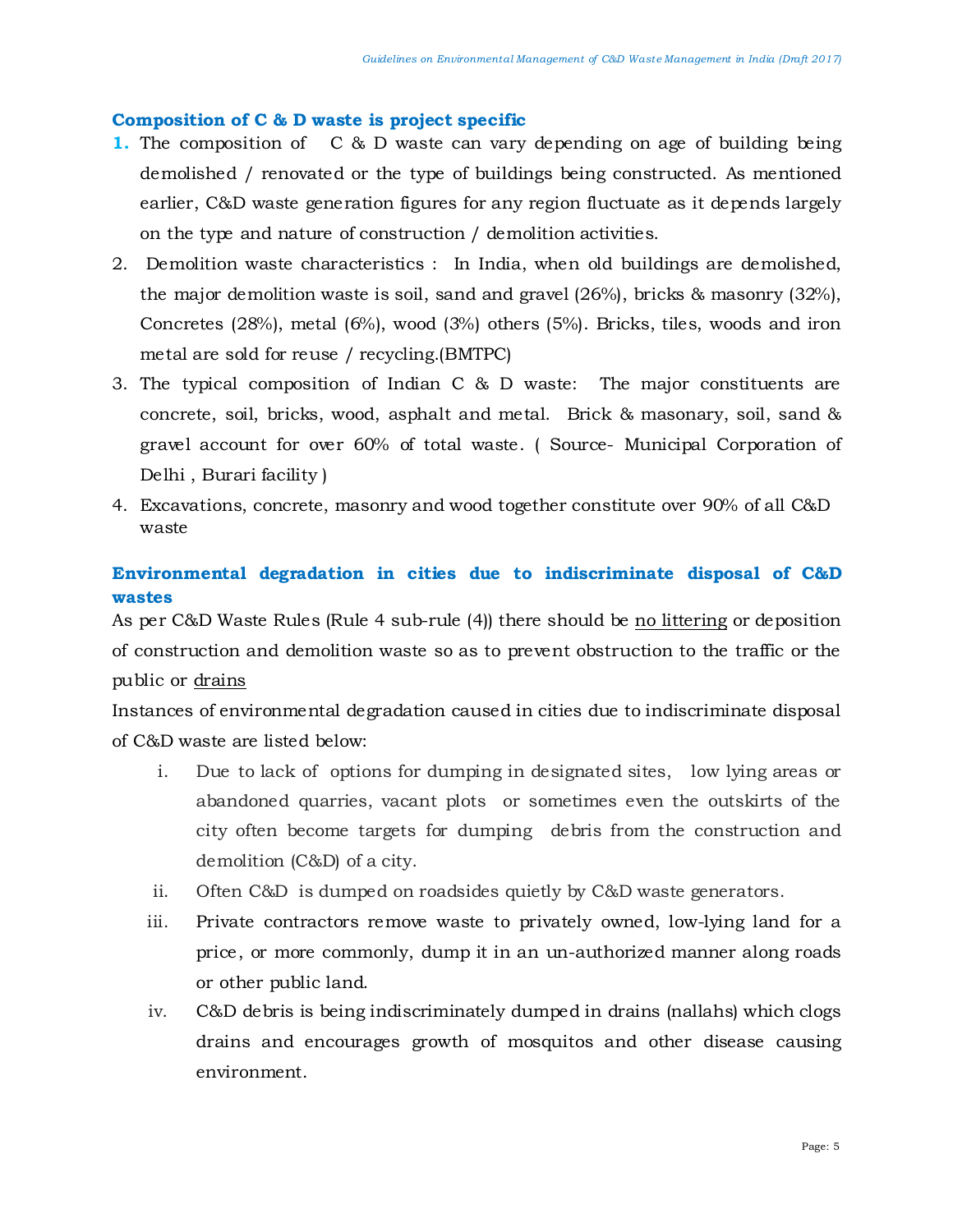- v. There are cases reported cases C&D wastes are used to illegally fill up water bodies and wetlands around urban centres for real estate development.
- vi. As C&D waste forms a part of [solid waste](https://www.commonfloor.com/guide/tag/solid-waste) it gets disposed in landfills, as this is the cheapest option of disposal of C&D waste.
- vii. C&D waste from individual households finds its way into nearby municipal bins and waste storage depots making the municipal waste heavy, and degrading its quality for treatments such as composting or energy recovery.

# **Effective C&D Waste Management is an approach to conservation of natural resources and creating employment opportunities**

Some key benefits of efficient recycling and reusing of C&D waste are listed below :

- i. Reduces the pressure for utilisation of new construction materials / need for further mining operations. Mining activity if not properly monitored degrades the environment
- ii. Reduction of demand for energy and water in manufacture of building materials from mined / naturals resources (thereby reducing GHGs and environmental impacts arising from mining , manufacturing and transportation)
- iii. Reduces quantum of transportation and disposal of C&D wastes to be handled
- iv. Proper segregation of C & D waste avoids mixing with bio-degradable waste destined for MSW treatment facilities/landfills
- v. Promotes options for use of products from C&D waste
- vi. Roads sides and vacant plots could be freed from debris dumps thereby giving cities a better facelift
- vii. Creates employment generation:
	- a. C&D waste management activities (segregation , reuse & recycling) being labour intensive activities, generate employment opportunities
	- b. The manufacturing & sale of recycled products creates a market this further opens further job opportunities.

# **Thrust areas in C&D waste management – National Building Code (NBC)**

Some key thrust areas (NBC 2005) regarding C&D waste reuse/recycling :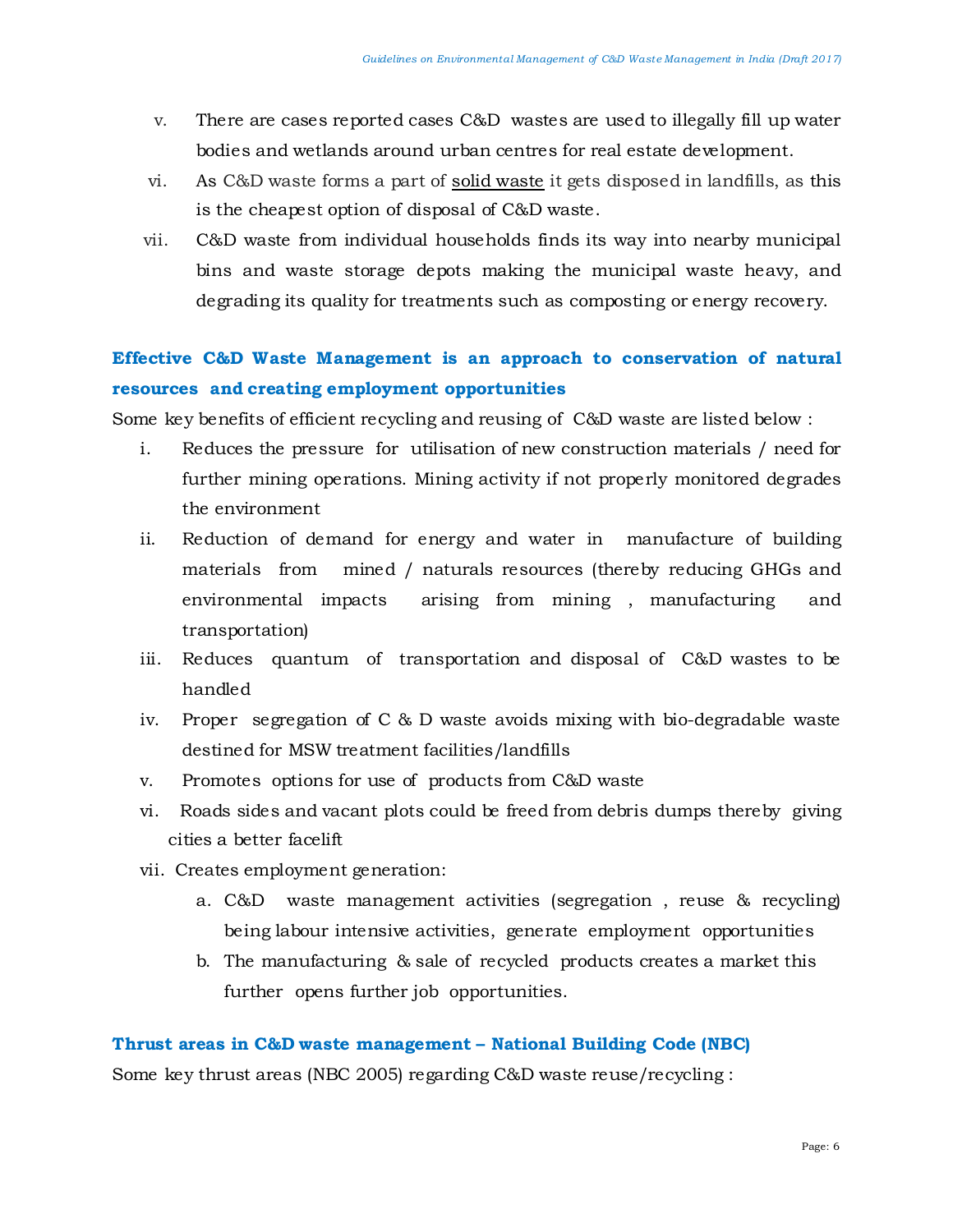- 1. Establish utilization of C&D wastes in concrete and concrete based products by preparing standards
- 2. Quality control and certification
- 3. Need for popularizing products from C&D waste
- 4. R&D activities on continuous basis in tandem with manufacturing industry and users
- 5. Achieving environment protection through C&D waste utilization
- 6. Optimizing utilization pattern of traditional materials by interfacing the same with supplementary materials.

## **'Sustainable Model' on C&D waste management**

The key components of a 'Sustainable Model' on Construction and Demolition (C&D) Waste Management Rules 2016 can include the following:

- i. Proper estimation of C&D waste generation
- ii. Initiatives from the local administration / civic bodies
- iii. Identified sites and approval of land for development of integrated C&D processing facilities
- iv. Specifications / standards for recycled C&D waste products
- v. Landfill levy
- vi. Awareness campaign
- vii. List out and mandate use of recycled products from C&D wastes
- viii. Research on economically viable C&D recycling options
- ix. Map all water bodies in a city / region

#### **The Rules promotes C&D waste utilization**

The Construction and Demolition (C&D) Waste Management Rules, 2016 promotes C&D waste utilization.

Under Rule (6) under Duties of Local Authority , the following sub-rules states :

- i. sub-rule (9) 'shall device appropriate measures in consultation with expert institutions for management of construction and demolition waste generated including processing facility and for using the recycled products in the best possible manner';
- ii. sub-rule (10) 'shall create a sustained system of information, education and communication (IEC) for construction and demolition waste through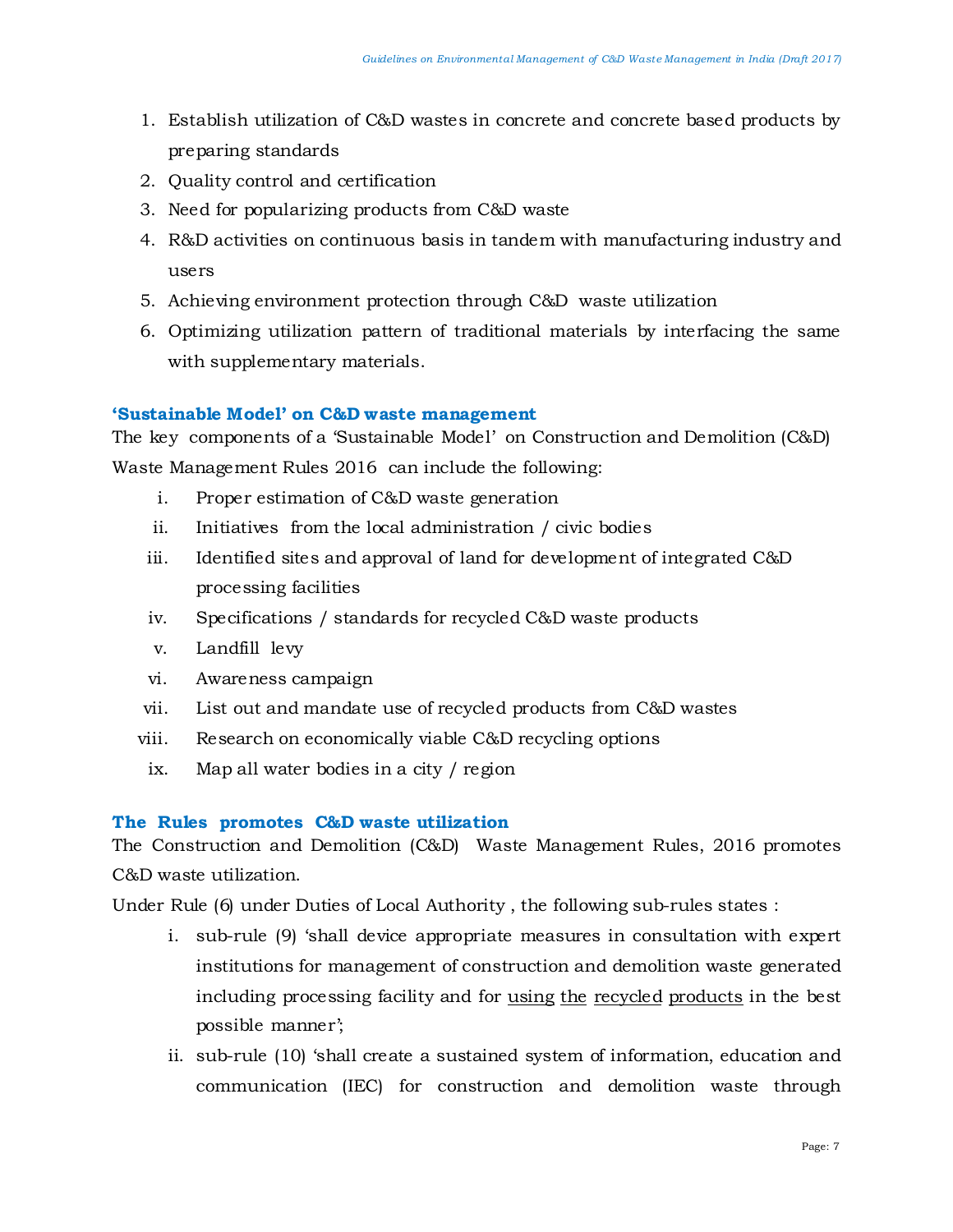collaboration with expert institutions and civil societies and also disseminate through their own website';

iii. sub-rule (11) 'shall make provision for giving incentives for use of material made out of construction and demolition waste in the construction activity including in non-structural concrete, paving blocks, lower layers of road pavements, colony and rural roads'.

Under Rule (7) mentions the 'Criteria for storage, processing or recycling facilities for construction and demolition (C&D) waste and application of construction and demolition waste and its products.'

Under **Schedule I** *(*Rule (7) (1)): Construction and demolition waste shall be utilized in sanitary landfill for municipal solid waste of the city or region as mentioned under Schedule I'.

- **a)** The Rule (7) sub-rule (3) gives Application of materials made from construction and demolition waste in operation of sanitary landfill shall be as per the criteria given in **Schedule II.**
- b) The Rule (9) sub-rule (4) mentions that the 'Procurement of materials made from construction and demolition waste shall be made mandatory to a certain percentage (say 10-20%) in municipal and Government contracts subject to strict quality control.'
- c) Rule (11) under Duties of Bureau of Indian Standards **(BIS)** and Indian Roads Congress **(IRC) '**The Bureau of Indian Standards and Indian Roads Congress shall be responsible for preparation of code of practices and standards for use of recycled materials and products of construction and demolition waste in respect of construction activities and the role of Indian Road Congress shall be specific to the standards and practices pertaining to construction of roads.'

# **Type of C&D wastes products suggested under Rules**

The C&D wastes products suggested under the Construction and Demolition (C&D) Waste Management Rules, 2016 are as follows :

i. Under Rule (6) under Duties of Local Authority : sub-rule (11) 'shall make provision for giving incentives for use of material made out of construction and demolition waste in the construction activity including in non-structural concrete, paving blocks, lower layers of road pavements, colony and rural roads'.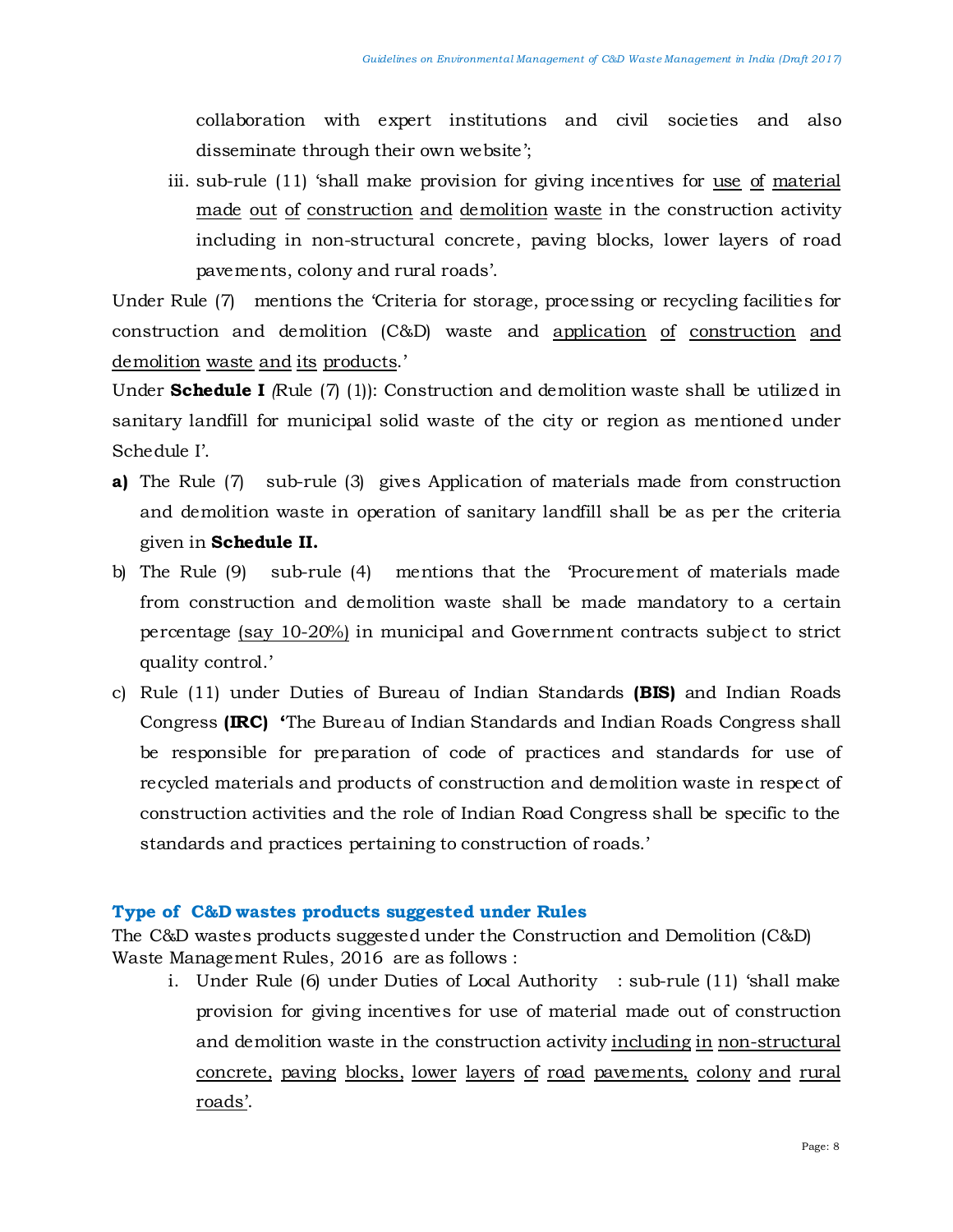- ii. Under **Schedule I** *(*Rule (7) (1)): Construction and demolition waste shall be utilized in sanitary landfill for municipal solid waste of the city or region as mentioned under Schedule I'. The Rule (7) sub-rule (3) gives Application of materials made from construction and demolition waste in operation of sanitary landfill shall be as per the criteria given in **Schedule II.**
- iii. The Rule (9) sub-rule (4) mentions that the 'Procurement of materials made from construction and demolition waste shall be made mandatory to a certain percentage (say 10-20%) in municipal and Government contracts subject to strict quality control.'

#### **Initiatives to promote recycling of C&D waste in India**

*"The demand for aggregates in 2007 has seen an increase by five percent, to over 21 billion tones, the largest being in developing countries like example India".* (Study by Asian Institute of Technology (AIT), Thailand for some Asian countries included India , report released in May 2008). Construction accounts for nearly 65 per cent of the total investment in infrastructure and the trend is increasing, it hence all the more important how to effectively manage C&D waste w.r.t. reuse & recycle. Some key initiatives on C&D C&D waste management in India is given below :

- 1. Ministry of Urban Development (**MoUD)** : Ministry of Urban Development vide circular dated June 28, 2012, directed States to set-up such facilities in all cities with a population of over 10 lakh. ( one million plus cities ) to establish environment friendly C&D recycling facilities ( eference base being the first C&D waste processing facility commissioned in Delhi in Burari model ). The MoUD report 'Technical Aspects of Processing and Treatment of Municipal Solid Waste', Swach Bharat Mission (MoUD 2016) also recognises the need for C&D waste management Page 227)
- 2. Ministry of Environment, Forest and Climate Change **(MoEF&CC)**: India has provisions for the protection and improvement of the environment in its constitution. Environmental considerations have been integrated into all levels and the National Environment Policy of 2006, incorporation of the concept of 3Rs, is reflected in all the notified waste management rules (MSW, plastic, BMW, HW , e-wastes). A Report of the Committee to 'Evolve Road Map on Management of Wastes in India (2010)' highlights C&D problems, it recognised the utility of the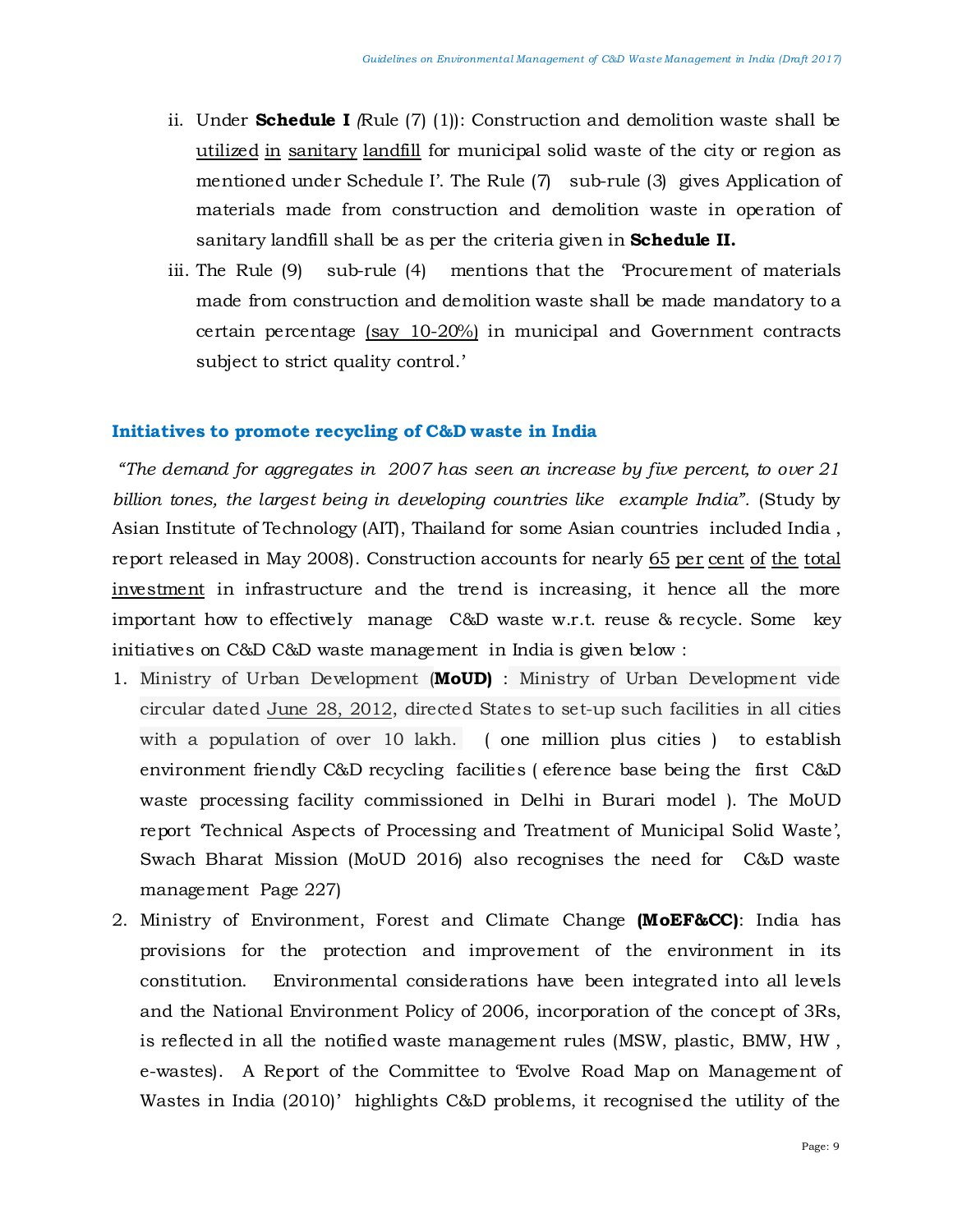waste and also acknowledged lack of data on the waste generation. The C&D Waste Management Rules, 2016 were notified by MoEF&CC vide notification no. G.S.R. 317(E) dated 29th March, 2016.

3. Bureau of Indian Standards **(BIS ):**

Under the Construction and Demolition (C&D) Waste Management Rules, 2016 Rule (11) under Duties of Bureau of Indian Standards **(BIS)** and Indian Roads Congress **(IRC) '**The Bureau of Indian Standards and Indian Roads Congress shall be responsible for preparation of code of practices and standards for use of recycled materials and products of construction and demolition waste in respect of construction activities .' Earlier there were no specifications or codes for C&D waste processing / products / recycling however BIS IS: 383 was the principal driver , the standard for coarse and fine aggregates for use in concrete was revised in January, 2016, permitting use of recycled aggregates up to 25% in plain concrete, 20% in reinforced concrete of M-25 or lower grade and up to 100% in lean concretes of grade less than M-15.

National Building Code (NBC) of India 2005 **:** Part 11 of NBC 2005 on '*Approach to Sustainability'*, states that :

- a. Recycled Coarse Aggregate may be used in concrete for bulk fills, bank protection, base/fill of drainage structures, pavements, sidewalks, kerbs and gutters etc.
- b. Up to 30 percent of natural crushed coarse aggregate can be replaced by the recycled concrete aggregate
- c. This percentage can be increased up to 50 percent for pavements and other areas which are under pure compression
- 4. Building Material & Technology Promoting Council **(BMTPC)**: BMTPC in 2016 released "*Guidelines for utilization of C&D waste in construction of dwelling units and related infrastructure in housing schemes of the Government".* The guidelines on Construction and Demolition (C&D) waste addressed the building industry
- **5.** Central Pubic Works Division **(CPWD)** : : The guidelines "Guidelines for *Sustainable Habitat* (March 2014 )" are based on reports of National Mission on 'Sustainable Habitat' by the Ministry of Urban Development (MoUD) and draft code on "*Approach to Sustainability*" as part of National Building Code (NBC 2005). The PART IV of the Guidelines for 'Sustainable Habitat' discusses '*Guidelines on reuse*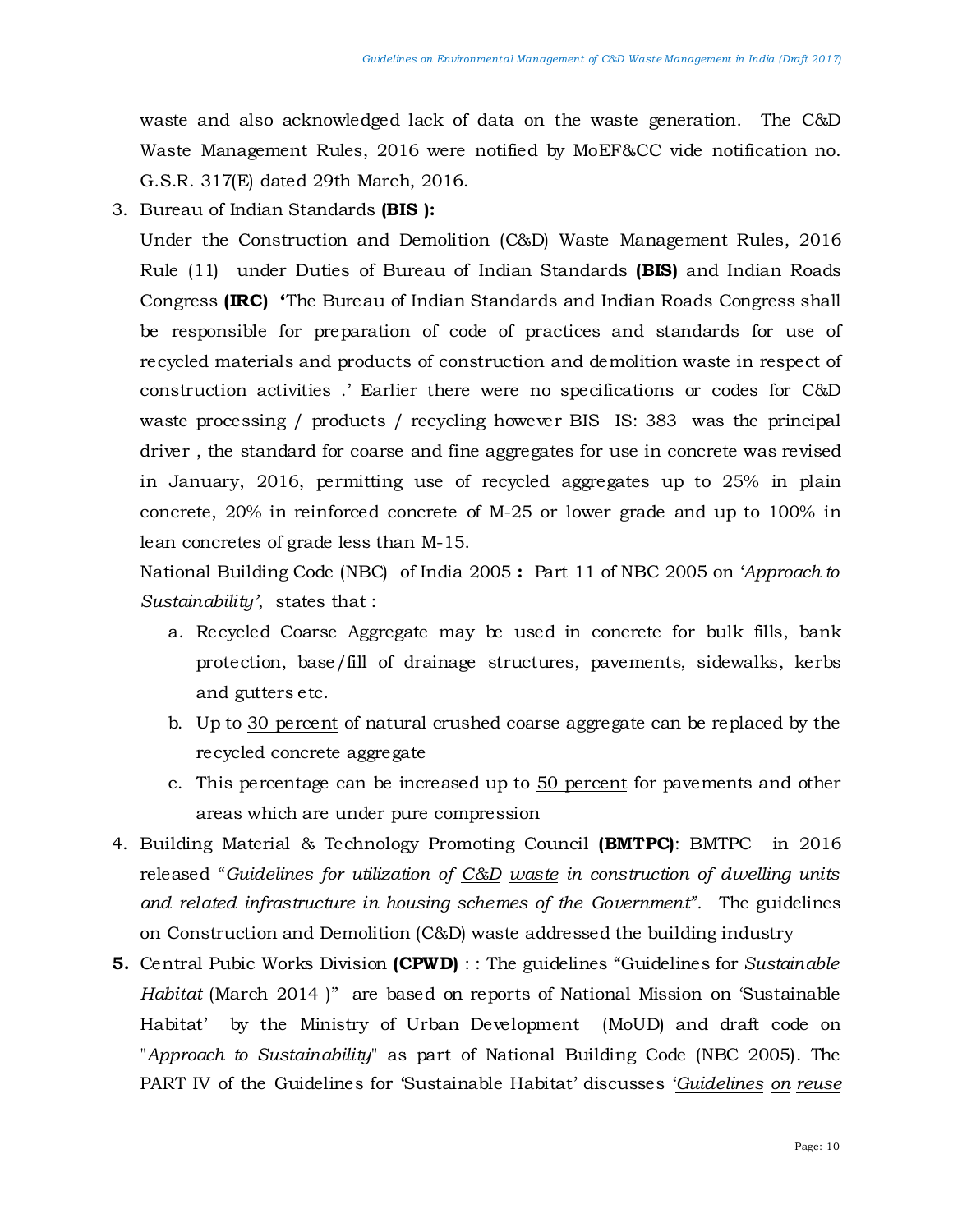*and recycling of Construction and Demolition (C&D) waste'.* The guidelines on Construction and Demolition (C&D) waste addressed the building industry activity.

#### **Roadmap for C&D waste management - Targets & timelines**

In MOEF Performance Audit was conducted during July 2007 to December 2007 through document analysis, collection of responses to questionnaires, physical collection and testing of samples. Records and documents relating to the issue in the Performance Audit were examined and a key observation was:

'*MoEF, in consultation with the states, should prepare an action plan for the reduction, reuse and recycling of waste with clearly defined numerical targets as well as timelines for the achievement of targets.'*

Roadmap w.r.t. Construction and Demolition (C&D) waste' has addressed the above issues as discussed below :

- 1. The NUMERICAL TARGETS :
	- a. The numerical targets for commissioning processing facilities utilisation of C&D waste is Cities are based on population
		- i. Cities with population of 01 million and above
		- ii. Cities with population of 0.5-01 million
		- iii. Cities with population of less than 0.5 million
	- b. The numerical targets for based on quantum of C&D waste generation Waste generators who generate *more than 20 tons or more in one day or 300 tons per project in a month* are bulk C&D waste generators.
	- c. The numerical targets for Utilisation of C&D waste products : The Rule (9) sub-rule (4) mentions that the 'Procurement of materials made from construction and demolition waste shall be made mandatory to a certain percentage (say 10-20%) in municipal and Government contracts subject to strict quality control.'
	- d. The numerical targets for setting recycling targets for C&D wastes facilities **:**  Landfill has been the traditional disposal destination for C&D waste or low lying areas or roadsides. However w.r.t. the waste management hierarchy , priority is given to resource value of the discarded materials vis-à-vis constraint on landfill areas. Thus, recycling gets the highest attention in waste management programs. To begin with setting a target of 80%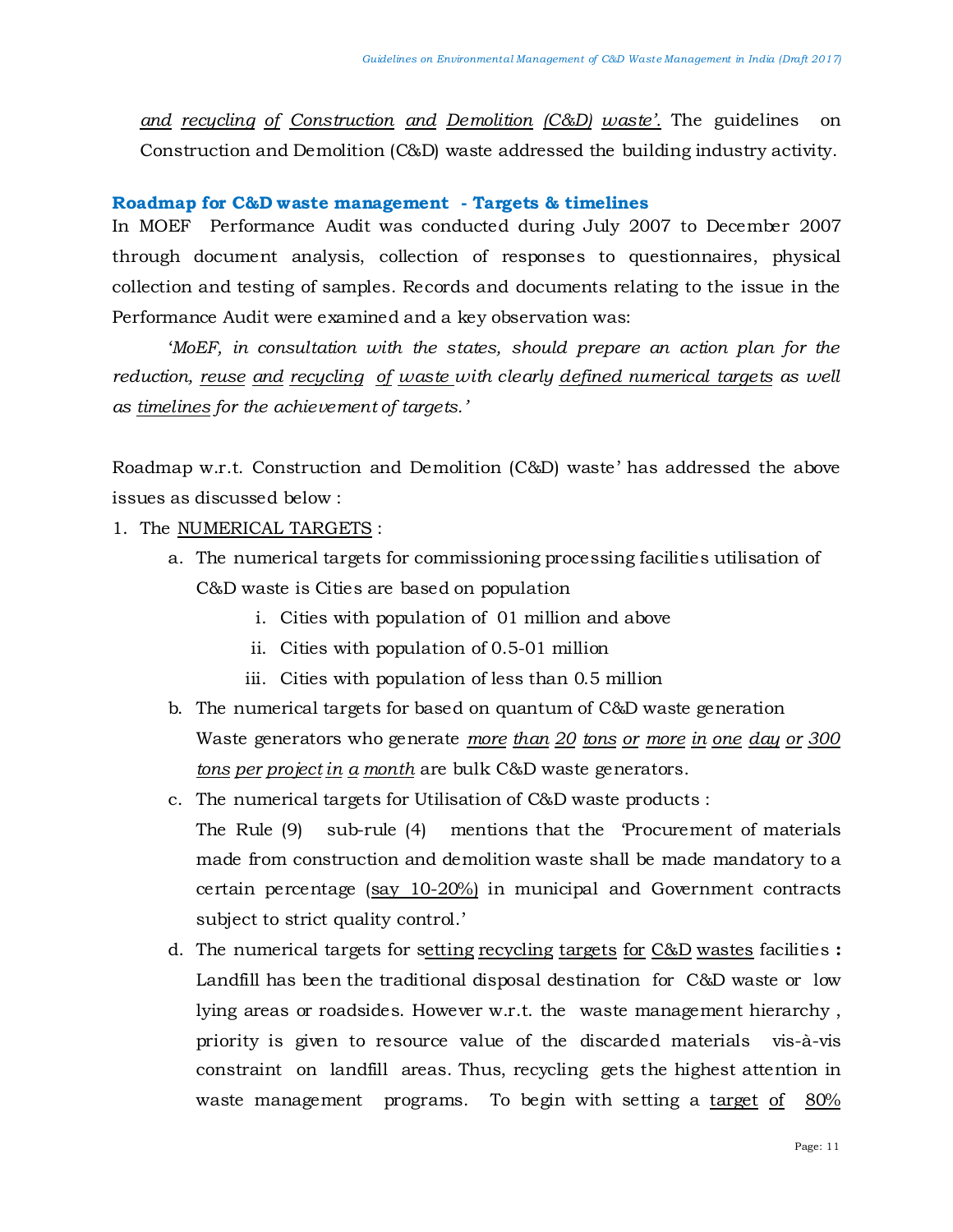recycling of C&D waste with a timeline specified by civic authority depending on the type of construction / demolition activity may be explored.

Under the C&D waste Rules 2016 '*Exemption from the compliance of norms (Schedule I (14)) , The following are exempted from the norms of pollution from dust and noise as mentioned above:* 

- *i. For construction work, where at least 80 percent construction and demolition waste is recycled or*
- ii. *reused in-situ and sufficient buffer area is available to protect the surrounding habitation from any adverse impact.*
- 2. The TIMELINES for achievement of targets :

The roadmap for implementation of Construction and Demolition (C&D) Waste Rules 2016 *:* Under Schedule III Timeframe for Planning and Implementation off the C&D Waste Rules [See Rule 13] (see below)

| <b>Compliance Criteria</b>                                            | <b>Cities with</b><br>population of<br>>=one million | <b>Cities with</b><br>population of<br>0.5-01 million | Cities with<br>population of<br>$< 0.5$ million |
|-----------------------------------------------------------------------|------------------------------------------------------|-------------------------------------------------------|-------------------------------------------------|
| 1. Formulation of policy by<br>State Government                       | 12 months                                            | 12 months                                             | 12 months                                       |
| 2. Identification of sites for<br>collection & processing<br>facility | 18 months                                            | 18 months                                             | 18 months                                       |
| 3. Commissioning and<br>implementation of the<br>facility             | 18 months                                            | 24 months                                             | 36 months                                       |
| 4. Monitoring by SPCBs                                                | 3 times a year                                       | 2 times a year                                        | 2 times a year                                  |
|                                                                       | in 4 months                                          | once in 6 months                                      | Once in 6 months                                |

**Schedule III [See Rule 13] Timeframe for Planning and Implementation**

# **Hierarchy in waste management**

According to United Nations Environment Programme (UNEP), waste management includes both the components of prevention and disposal of waste. The waste management hierarchy can be traced back to the 1970s, when the environment movement started to criticize the practice of disposal-based waste management. It regarded 'waste' argued that as it was made up of different materials it should be treated differently :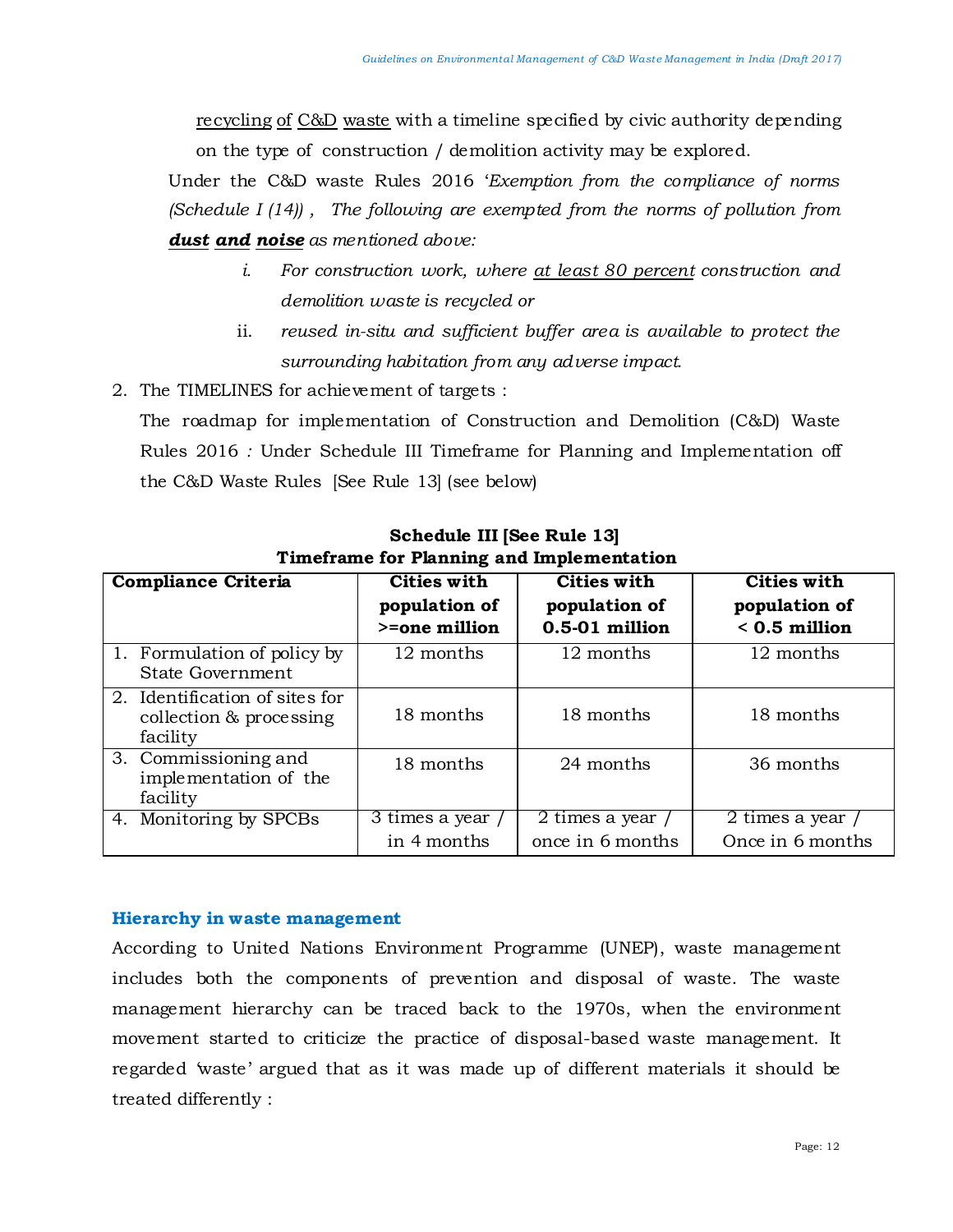- Reduce its production
- Explore its reuse and recycle potential
- Final disposal

According to this hierarchy, the priority of any country should be to extract the maximum practical benefits from products and prevent and minimize the waste that is generated. Thus, strategies for waste disposal should focus on waste prevention and minimization through the '3 Rs' - Reduce, Reuse and Recycle.

to this hierarchy, waste disposal strategies are 'end of the pipe' solutions and should be the least favoured option. Emphasis on waste prevention and waste minimization would ensure that less waste is being produced which needs to be disposed. Waste prevention means measures aiming at the reduction of the quantity and harmfulness for the environment of diverse waste streams. Prevention is the most desirable waste management option as it eliminates the need for handling, transporting, recycling or disposal of waste. It provides the highest level of environmental protection by optimizing the use of resources and by removing a potential source of pollution.

Reducing waste includes any process or activity that avoids, reduces or eliminates waste at its source or results in reuse or recycling.

Regarding MSW , waste disposal typically involves the collection, transportation and finally, disposal of waste. Disposing waste in a landfill is the most traditional method of waste disposal and a properly designed and well-managed landfill can be a hygienic and relatively inexpensive method of disposing waste materials in a way that minimizes their impact on the local environment. However the same cannot be applied to C&D waste , prevention at source ( encourage on – site management ) is the preferable approach in waste management, since this removes the need for its subsequent handling, transportation and treatment.

#### **Options in C&D waste processing / recycling facilities**

As major components of Construction and Demolition (C&D) Wastes have the potential to be reused or recycled most of the city ULBs are gearing to set up integrated facilities of Construction and Demolition (C&D) waste collection and recycling facilities. Profitable use of recycled C&D waste minimises the cost of managing such waste and requirement for valuable landfill space, besides giving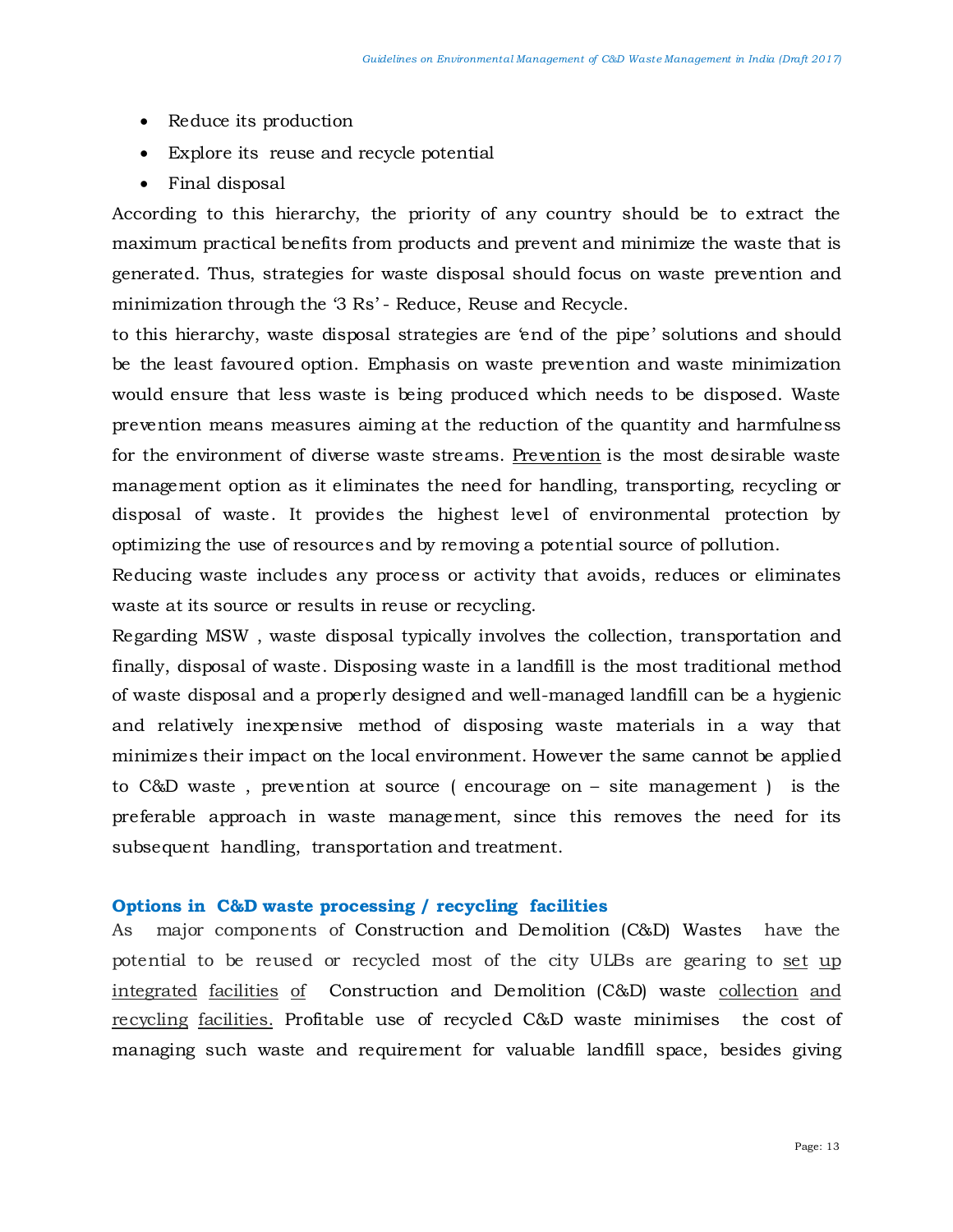employment opportunities to unemployed youth. It will also save on mining of natural resources and reduce transportation costs.

Three general ways to reuse C&D waste material in a building **:**

- a) reuse the structure (corresponding to renovation and design for adaptability)
- b) reuse the elements (corresponding to re-development) and
- c) recycle the material (corresponding to re-processing or re-cycling )

The three possible options that can be explored in C&D waste recycling (AIT study - 2008 )

- a) Mobile C&D waste recycling
- b) Semi-Mobile C&D waste recycling
- c) Stationary plant C&D waste recycling

A brief of the three options are given below :

- a. In the **Mobile** C&D waste recycling plant , the material is crushed and screened and ferrous impurities are separated through magnetic separation. The plant is transported to the demolition site itself and is suited to process only noncontaminated concrete or masonry waste.
- b. In the **semi-mobile** C&D waste recycling plant, removal of contaminants is carried out manually and the end product is also screened. Magnetic separation for removal of ferrous material is carried out. End product quality is better than that of a Mobile unit. These plants are not capable to process a of mixed demolition waste containing matter like metal, wood, plastic, etc.
- c. **Stationary C&D waste recycling plant plants** are equipped for carrying out crushing, screening as well as purification to separate the contaminants. (ex. the 1st C&D waste processing facility commissioned in Delhi in Burari and operated by IL&FS )

Options a & b options are often fund to be practical for on-site operations as LAND availability and transportation in cities are MAJOR constraints besides public resistance to set up C&D facilities (Stationary plant C&D waste recycling).

# *Guidelines w.r.t.* **Building Sector - Building Materials and Technology Promotion Council (BMTPC)**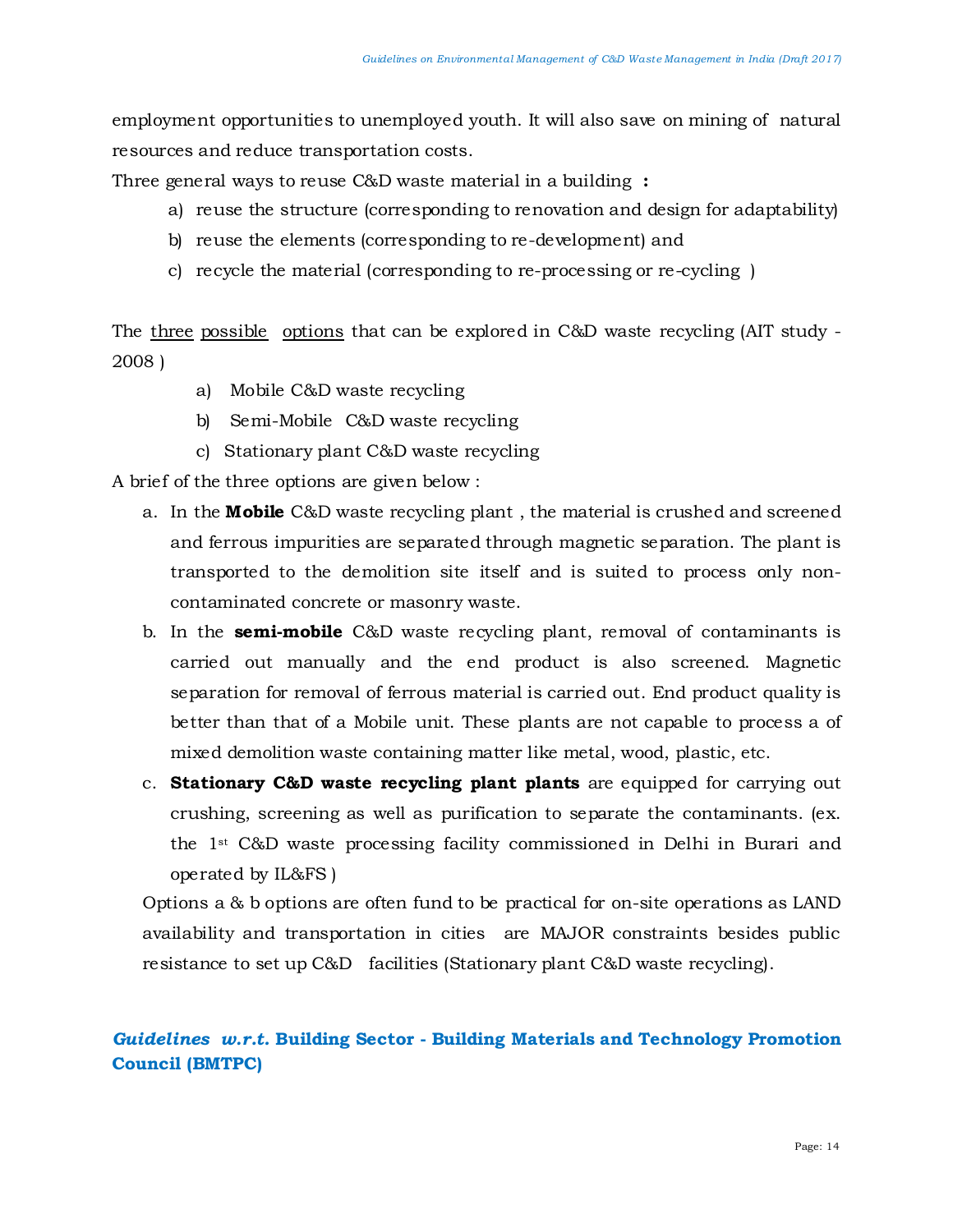The demand of building materials for 2021-22 has been reckoned by Building Materials and Technology Promotion Council (BMTPC) as cement 380 million tonne, steel 50 million tonne, bricks 600 billion numbers, aggregate 400 million cubic meters and timber 40 million cubic meters. Data show that there is a considerable amount of shortage of conventional and traditional building materials in India. BMTPC in year 2016 **(ANNEXURE)** released "*Guidelines for utilization of C&D waste in construction of dwelling units and related infrastructure in housing schemes of the Government".* The construction and demolition (C&D) waste discussed in this report pertains to building industry. Salient features are given below :

- *i.* The BMTPC Guidelines recognizes the importance given in Schedule III on time frame for planning and Implementation [See Rule 13] in the *C&D Waste Management Rules 2016 notified by MoEF&CC vide G.S.R. no. 317(E) dated 29th March, 2016*
- ii. Cities with population > one million : MoUD vide its circular dated 28th June, 2012 all states to set up C&D waste recycling facilities in all cities with population of over 1 million.
	- a) Bulk generators : The agencies that generate C&D waste in bulk quantity to deliver the C&D debris at the recycling plant
	- b) Fee on bulk generators : The terms and conditions with the concessionaire and the fee levied on bulk producer of C&D waste are made available at a price at least 20% lower than corresponding materials from natural resources.
	- c) Criteria for setting up C&D waste processing facilities : The Civic bodies wherein current waste generation > than 2000 tpd, to set up more than one plant for recycling of C&D waste.
- iii. Cities of population < one million : Sensitization and facilitation for re-use and recycling of C&D waste may also be taken up in cities of population less than 1 million to encourage such initiative. This is because mega cities and cities with million plus population account for only 23 per cent of urban population (Census 2011).
	- a) Non-bulk generators : Collection points be provided so that small quantity generator of C&D waste is not required to transport the debris to a distance more than 2.5 to 3.0 km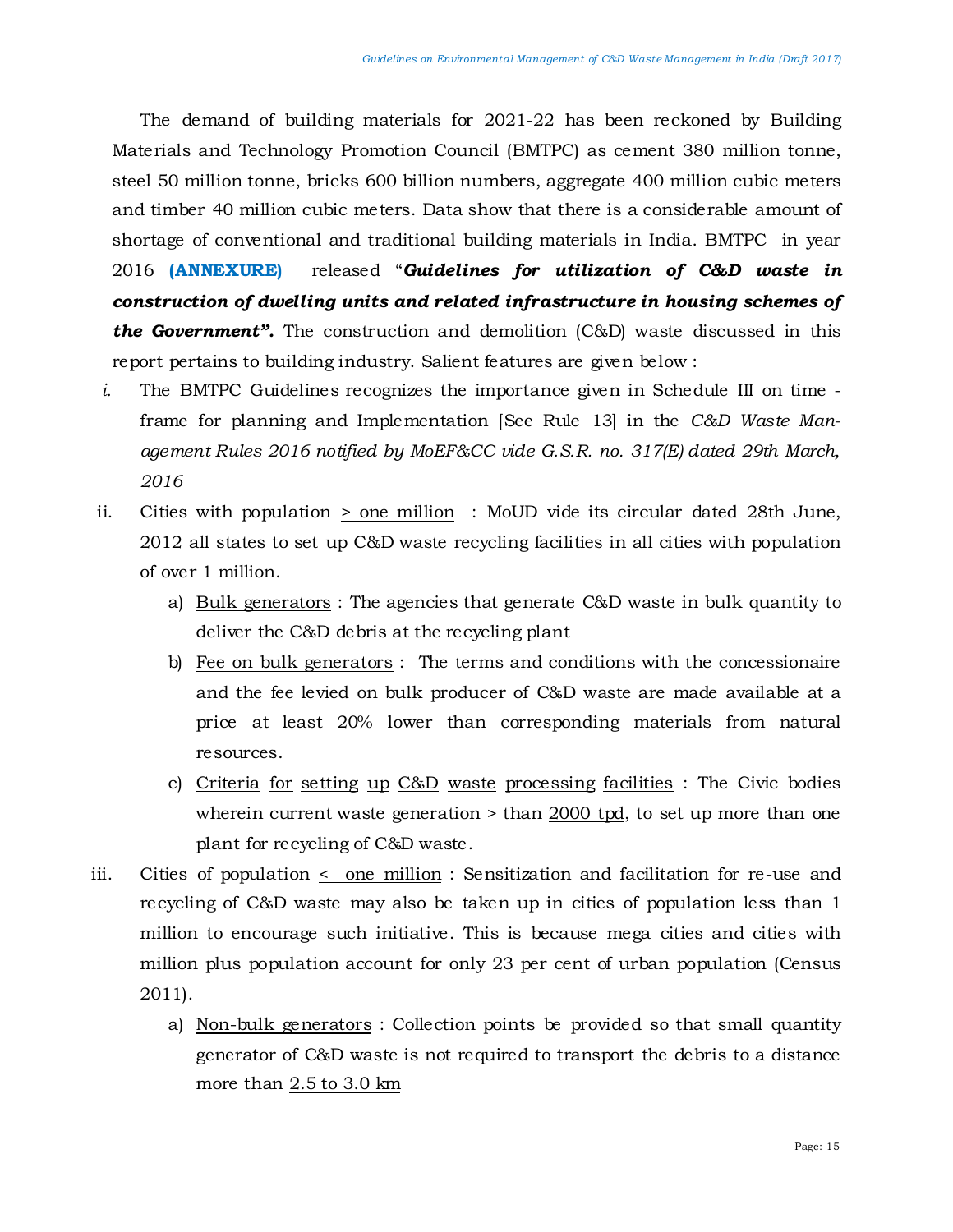- b) C&D Collection centers : to be notified wherein small quantity generators of C&D waste can deliver the C&D debris. The system and arrangements for collection and supply of C&D waste to recycling plants may be worked out and defined in an unambiguous manner.
- iv. Mandate use of C&D waste products :
	- a) Mandate use of C&D waste products : As and when C&D waste recycling plant is commissioned at a city, it may be made mandatory for all construction activities to use a specified percentage of building construction materials manufactured from recycled debris.
	- b) Incentivize utilization of recycled C&D waste products : (i) All Government constructions may be mandated to use at least 20 per cent of recycled C&D waste products. (ii) All renovation projects involving demolition, even in private sector, may be mandated to use at least 20 per cent of recycled C&D waste products.(iii) The tipping fee for delivery of C&D waste to the recycling plant, terms & conditions of civic body with the concessionaire may be designed to keep the price of C&D waste recycled products about 20 per cent lower than the corresponding conventional products.
- v. Guidelines also proposes MANAGEMENT PLAN and MARKETING PLAN. Annexure-I in the BMTPC Guidelines contains the: Construction and Demolition Waste Management Rules, 2016, Gazette of India, Part-II, Section-3, Sub-section (ii)], Ministry of Environment, Forest and Climate Change.

# *Guidelines w.r.t.* **Building Sector - – Central Public Works Department (CPWD)**

CPWD's Guidelines for Sustainable Habitat (March 2014 ) : The guidelines are based on reports of National Mission on Sustainable Habitat by Ministry of Urban Development and draft code on "*Approach to Sustainability*" as part of National Building Code (NBC 2005).

The above Guidelines has FOUR parts :

- 1. Guidelines on Architectural Design and Layout.
- 2. CPWD Sustainability index and Guidelines for materials.
- 3. Guidelines for selection of equipment for Electrical and Mechanical Services for sustainable buildings.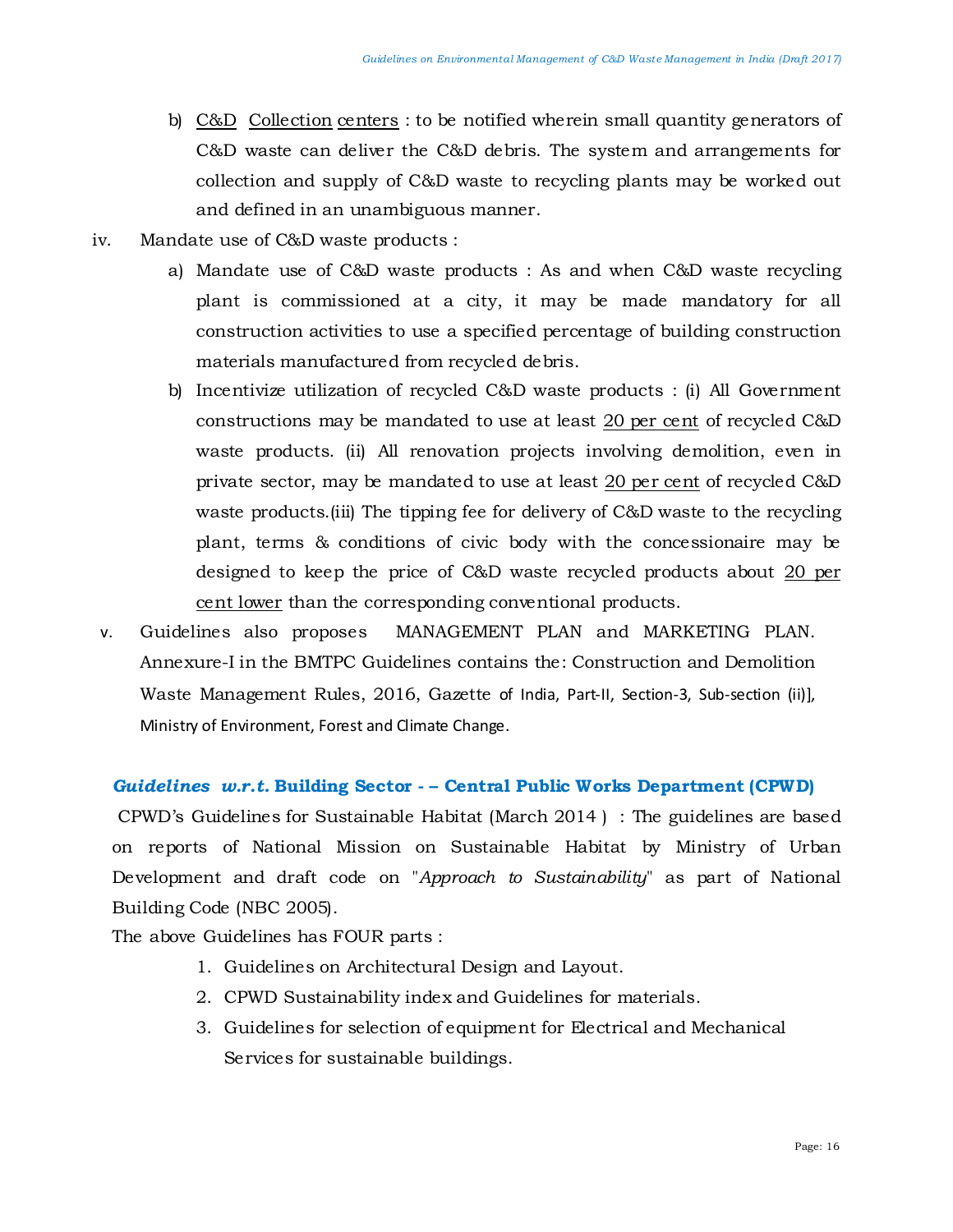# **4. PART IV : Guidelines on reuse and recycling of construction and demolition (C&D) waste (ANNEXURE )**

(Ref. [http://cpwd.gov.in/Publication/Guideleines\\_Sustainable\\_Habitat.pdf](http://cpwd.gov.in/Publication/Guideleines_Sustainable_Habitat.pdf)

# **Necessary guidance for setting up C&D waste management operations**

- i. Provisions include appropriate plant location, road infrastructure, availability of land space, provision of weigh-bridge, provision for storage area etc.
- ii. Equipment : Different types of sorting devices and screens are used for separating contaminants from end-product and grading the recycled product in various grain sizes. Vibrating screens, star screens or disc-separators are used for removal of impurities. Other existing equipment include jaw crushers and impact crushers are used in India to suit the requirements of recycling and processing of C&D waste. building materials.
- iii. A fixed recycling plant requires higher volumes of demolition waste to justify high investment in complex, screening and separation systems, which are necessary to process mixed demolition waste. It has to be located in a place, where large volume of waste is easily transported and there is a market for recycled products.
- iv. The capital investments involved in equipment and facilities required for recycling the materials is significant, unless the market for recycled aggregate is developed, economic viability of such a units would be a challenge.
- v. The capital investments involved in equipment and facilities required for recycling the materials, R & D shall be done on modifications of

A number of civic bodies in various cities have initiated the process of establishing C&D waste processing facilities in cities. India's first plant (stationary) for recycling of C&D waste was commissioned during 2009 at 10 acre site at Burari, Jahangirpuri in North Delhi by Infrastructure Leasing & Financial Services (IL&FS) under an agreement with North Delhi Municipal Corporation.

- vi. **Guidelines on C&D W aste M anagement in India – BM TPC, CPWD, IRC** In continuation to the initiatives to promote utilization of C&D waste products The construction and demolition (C&D) waste addressing building sector :
	- a. The Building Materials and Technology Promotion Council (BMTPC) in 2016 released "*Guidelines for utilization of C&D waste in*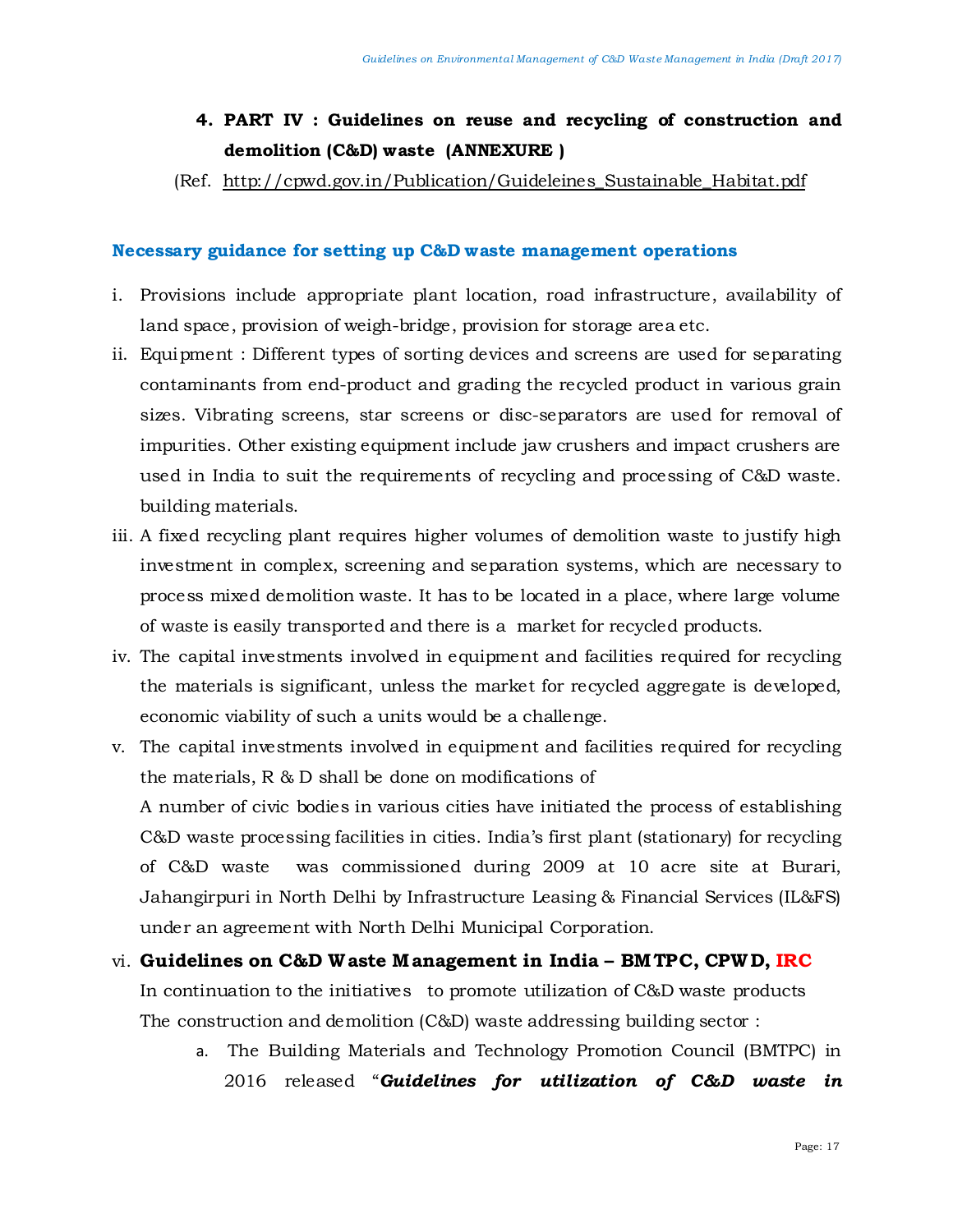*construction of dwelling units and related infrastructure in housing schemes of the Government".* The construction and demolition (C&D) waste discussed in this report pertains to building industry.

b. The Central Public Works Department (CPWD) , the PART IV**:** *Guidelines on reuse and recycling of construction and demolition (C&D) waste* is available in CPWD's Guidelines for Sustainable Habitat (March 2014).

vii. Need for '*Guidelines on Environmental Management of C&D Waste Management in India' – the present* guidelines addresses this aspect

#### **Separation distances ( or buffer area )**

The purpose of a buffer zone is to minimize the potential environmental impacts from the operation of a construction and demolition debris management & disposal activities. The Table below summarizes conditions regarding 'buffer zone' under the :

- a. The C & D Waste Management Rules, 2016
- **b.** Solid Waste (MSW matter) Management Rules, 2016

#### **Table : Buffer area provisions under TWO waste management Rules**

| <b>Under C &amp; D Waste</b> |                                               | <b>Under Solid Waste (MSW matter)</b> |                                                                   |
|------------------------------|-----------------------------------------------|---------------------------------------|-------------------------------------------------------------------|
|                              | <b>Management Rules, 2016</b>                 | <b>Management Rules, 2016</b>         |                                                                   |
| (a)                          | Under <b>Schedule I</b> Criteria for Site     | (a)                                   | <b>Rule 3</b> Definitions, Sub-rule 7: "buffer zone" means        |
|                              | Selection for Storage and Processing          |                                       | zone of no development to be maintained around solid              |
|                              | Recycling<br>Facilities<br>for<br>or          |                                       | waste processing and disposal facility, exceeding <b>5 TPD of</b> |
|                              | construction and demolition Waste             |                                       | <b>installed capacity.</b> This will be maintained within total   |
|                              | [See Rule $7(1)$ ]                            |                                       | and area allotted for the solid waste processing and              |
| ٠                            | buffer<br>SI(6)<br>A<br>of<br>zone<br>no      |                                       | disposal facility.                                                |
|                              | development shall be maintained               |                                       |                                                                   |
|                              | around solid waste processing and             | (b)                                   | <b>Rule 11.</b> Duties of the Secretary–in-charge, Urban          |
|                              | disposal facility, exceeding five             |                                       | Development in the States and Union territories.-                 |
|                              | Tonnes per day 20 tons or more in             | $\bullet$                             | <b>Sub rule (j)</b> facilitate establishment of common regional   |
|                              | one day or 300 tons per project in            |                                       | sanitary land fill for a group of cities and towns falling        |
|                              | a month of installed capacity.                |                                       | within a distance of $50 \text{ km}$ (or more) from the regional  |
|                              | This will be maintained within the            |                                       | facility on a cost sharing basis and ensure professional          |
|                              | total area of the solid waste C&D             |                                       | management of such sanitary landfills;                            |
|                              | processing and disposal<br>waste              | a.                                    | <b>Sub rule (1)</b> notify buffer zone for the solid waste        |
|                              | <del>facility.</del> The buffer zone shall be |                                       | processing and disposal facilities of more than five tons         |
|                              | prescribed on case to case basis by           |                                       | per day in consultation with the State Pollution Control          |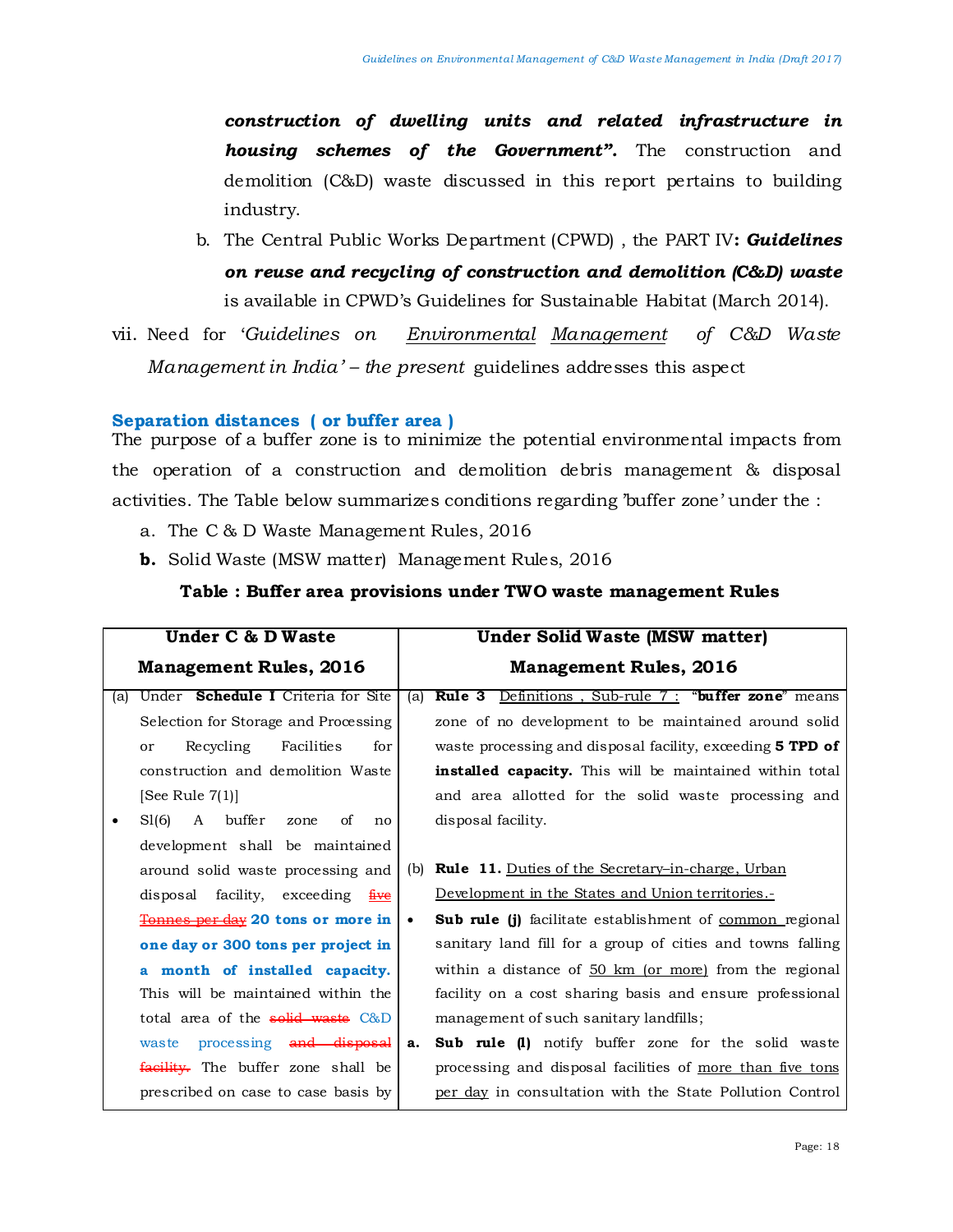|   | the local authority in consultation   | Board; and                                                             |
|---|---------------------------------------|------------------------------------------------------------------------|
|   | concerned State Pollution<br>with     | (c) Rule 14. Duties of Central Pollution Control Board.-The            |
|   | Control Board.                        | Central Pollution Control Board shall sub-rule (h) publish             |
| ٠ | SI (14) The following projects shall  | guidelines for maintaining buffer zone restricting any                 |
|   | be <u>exempted</u> from the norms of  | residential, commercial or any other construction activity from        |
|   | pollution from dust and noise as      | the outer boundary of the waste processing and disposal                |
|   | mentioned<br>For<br>above:<br>(a)     | facilities for different sizes of facilities handling more than five   |
|   | construction work, where at least     | tons per day of solid waste;                                           |
|   | 80<br>percent construction<br>and     | (d) Under <b>SCHEDULE I</b> [see rule 15 (w), (zi), 16 (1) (b) (e), 16 |
|   | demolition waste is recycled or       | (4) Specifications for Sanitary Landfills (A) Criteria for site        |
|   | reused in-situ and (b) sufficient     | selection.-                                                            |
|   | buffer area is available to protect   | SI (ix) A buffer zone of no development shall be maintained            |
|   | the surrounding habitation from       | around solid waste processing and disposal facility, exceeding         |
|   | any adverse impact.                   | <u>five Tonnes per day</u> of installed capacity. This will be         |
| ٠ | (15) A vegetative boundary shall be   | maintained within the total area of the solid waste processing         |
|   | made around Processing or             | and disposal facility. The buffer zone shall be prescribed on          |
|   | Recycling plant or site to strengthen | case to case basis by the local body in consultation with              |
|   | the buffer zone.                      | concerned State Pollution Control Board.                               |
|   |                                       |                                                                        |

Comments on buffer area around C&D waste processing facility :

- 1. The Environmental Protection Authority (EPA) has guidance which recommends separation distances between industrial activities and sensitive land uses. These buffers aim to protect sensitive land uses from unacceptable impacts on health and amenity that may result from industrial activities, emissions and infrastructure. The document, titled **Guidance for the Assessment of Environmental Factors, Separation Distances between Industrial and Sensitive Land Uses,** No. 3, EPA, June 2005 (web link http://www.epa.wa.gov.au/docs/1840\_GS3.pdf). This guidance document recommends a separation distance of **1000m** between premises that crush or screen C&D waste. It is important to note that the separation distance is not intended to represent an absolute separation distance and does not replace the need to demonstrate best practice in the prevention and minimisation of emissions at prescribed premises. It is however, a useful tool to factor into impact assessments.
- **2.** CPCB recognises that in some urban areas it may be difficult to achieve this separation distance due to mixed land-uses ( non-compatible landuse). It is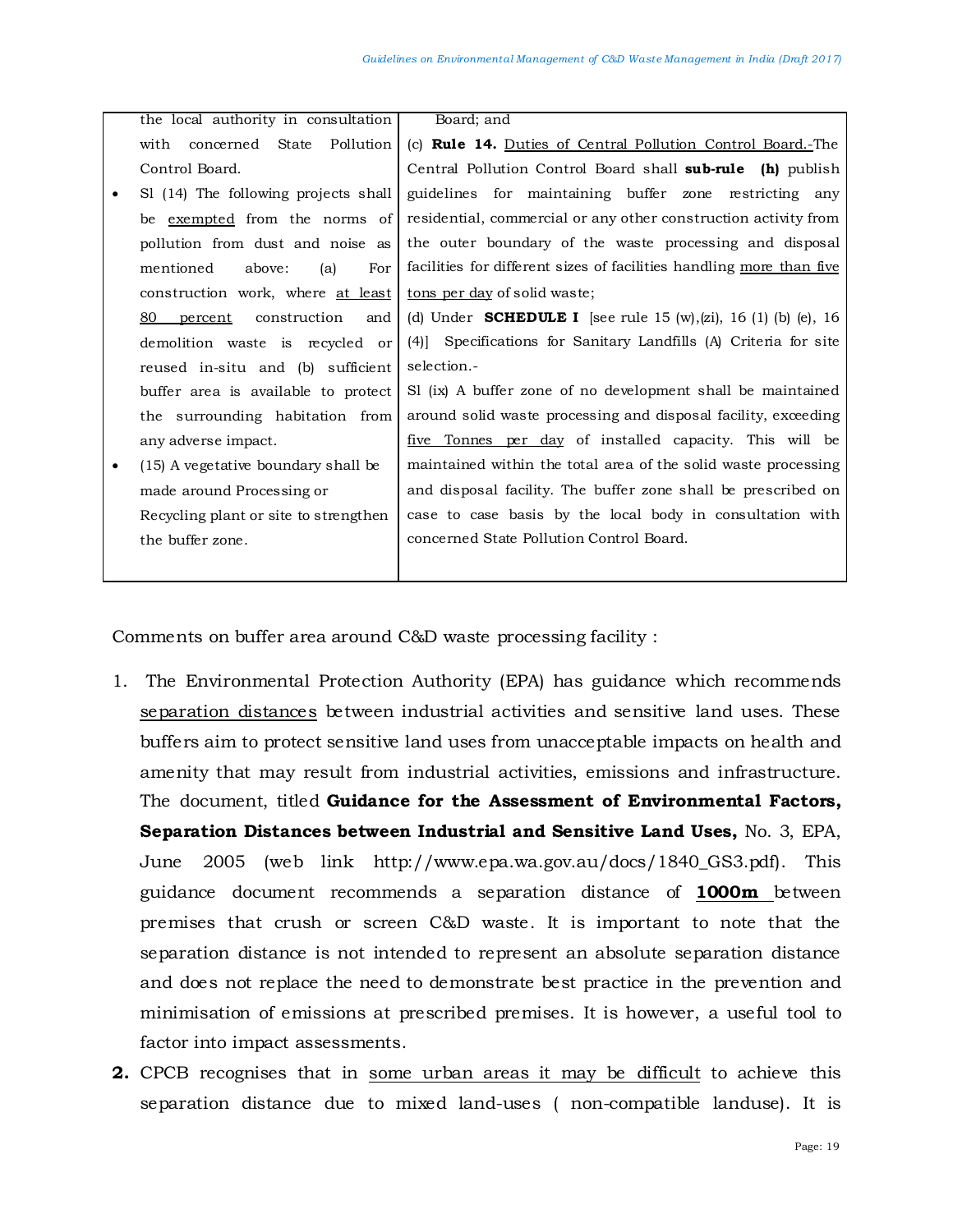suggested that the operator of the facility should demonstrate to the concerned authority through a site specific impact assessment that there will not be any unacceptable impacts on nearby receptors as a result of the recycling activities, taking into account pollution abatement measures that will be adopted.

- 3. Separation distances are necessary in order to minimize potential environmental conflicts between non-compatible land uses. Any or combination of the following restrictions can be considered regarding separation distances / buffer area from the boundary of the such C&D facilities / activities for example , shall not be located within the following receptor setback distances:
	- a. 300 metres from institutional land use property / any residential area / designated protected area
	- b. 150 metres from any Industrial/Commercial land use property / bank or high water mark of any watercourse or wetland /
	- c. 150 metres of the right-of-way boundary of a public highway;
	- d. 50 metres from any other adjacent property;

The above setback distances may be revised by the concerned authority - Under the C&D waste management rules the threshold processing facility has been defined as 'exceeding 20 tons or more in one day or 300 tons per project in a Month of installed capacity' – (bulk C&D waste generator)

- 4. Other environmental factors that may be considered are :
	- i. Site within compatible land uses
	- ii. provide all weather access roads
	- iii. providing access to a year round suitable cover to the C&D waste material
	- iv. no water collection within premises during rains / washings
	- v. providing controlled access to the site
	- **vi.** providing a visible fence and placards (do's / donts) at the waste disposal face

# **Common environmental impacts from C&D operations**

C&D operations generate noise : Major operations in a recycling plant are sorting, crushing, classification/sieving and washing. Sorting can either be done manually or using advanced devices. Before feeding the material into the crusher, a grizzly can be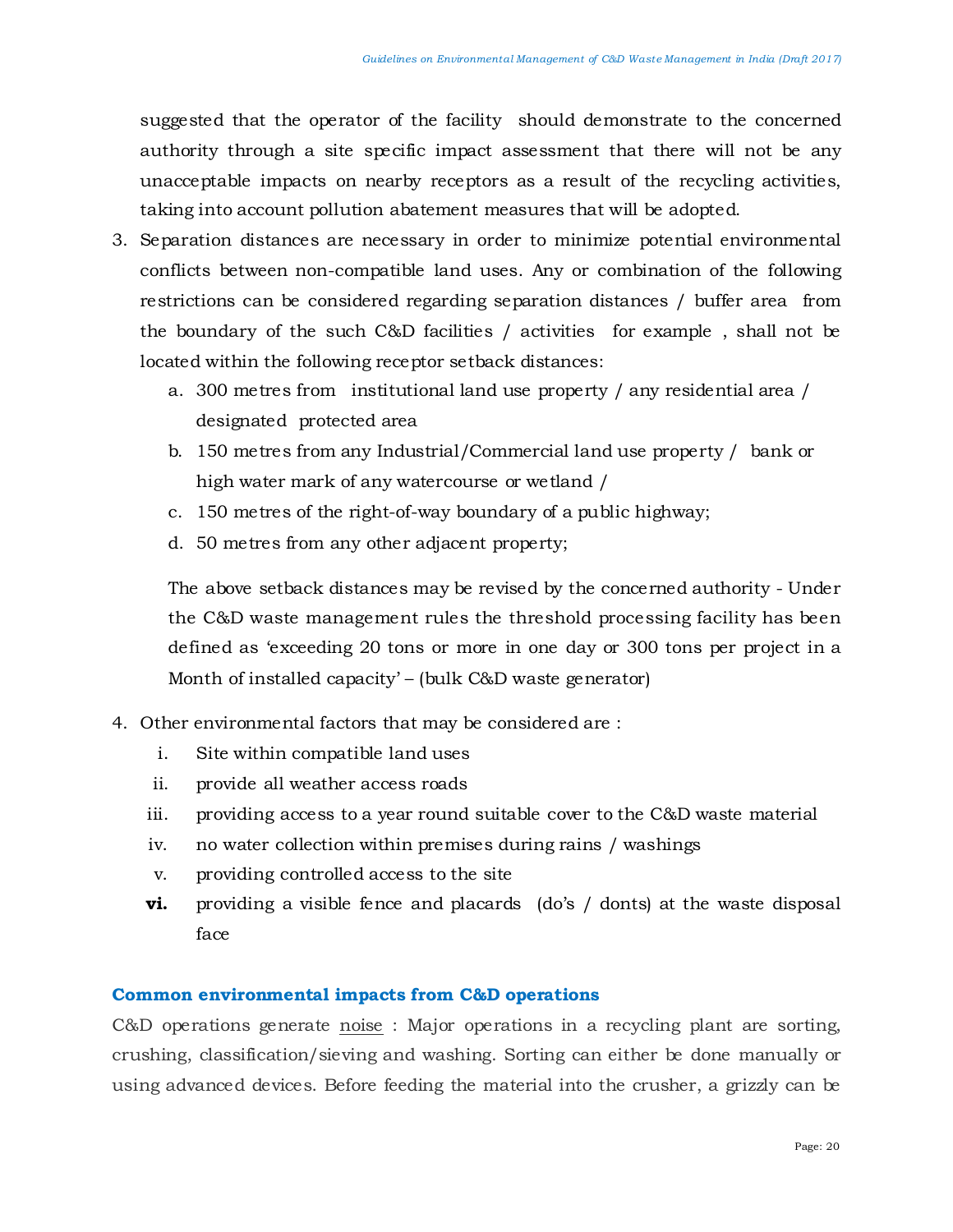used to ensure the maximum feeding size of debris for the respective crusher. Generally, jaw crushers or horizontal impact crushers are used to crush the debris. Size classification is performed using appropriate screens of required sizes. Washing is done to separate fine particles (silt and clay particles) and this operation can be done combined with size classification. Sorted aggregates of specific sizes are stored separately.(study by IIT Madras on C&D waste Chennai)

C&D debris management activities are dusty. Depending on the level of urbanization , growth of city , development plan w.r.t. landuse the quantum of C&D waste generation vary , there are varying amounts being quoted however on an average C&D waste accounts for 30 percent of all solid waste produced in a city.

## **Environmental pollutants highlighted under C&D Waste Management Rules**

In the Construction and Demolition Waste Management Rules, 2016 under **Schedule I** *Criteria for Site Selection for Storage and Processing or Recycling Facilities for construction and demolition waste* [See Rule 7(1)] in the table below the following environmental conditions have been listed.

| Sl. as per | Recommendation on environmental issues                                                                                                                                                                                          |  |  |  |
|------------|---------------------------------------------------------------------------------------------------------------------------------------------------------------------------------------------------------------------------------|--|--|--|
| Schedule I |                                                                                                                                                                                                                                 |  |  |  |
| (7)        | Processing or recycling site shall be fenced or hedged and provided with<br>proper gate to monitor incoming vehicles or other modes of<br>transportation.                                                                       |  |  |  |
| (8)        | The approach and or internal roads shall be concreted or paved so as to<br>avoid generation of dust particles due to vehicular movement and shall<br>be so designed to ensure free movement of vehicles and other<br>machinery. |  |  |  |
| (9)        | Provisions of weigh bridge to measure quantity of waste brought at<br>landfill site, fire protection equipment and other facilities as may be<br>required shall be provided.                                                    |  |  |  |
| (10)       | Utilities such as drinking water and sanitary facilities (preferably<br>washing/bathing facilities for workers) and lighting arrangements for<br>easy landfill operations during night hours shall be provided and Safety       |  |  |  |

**Table : Environmental conditions for C&D waste processing facility**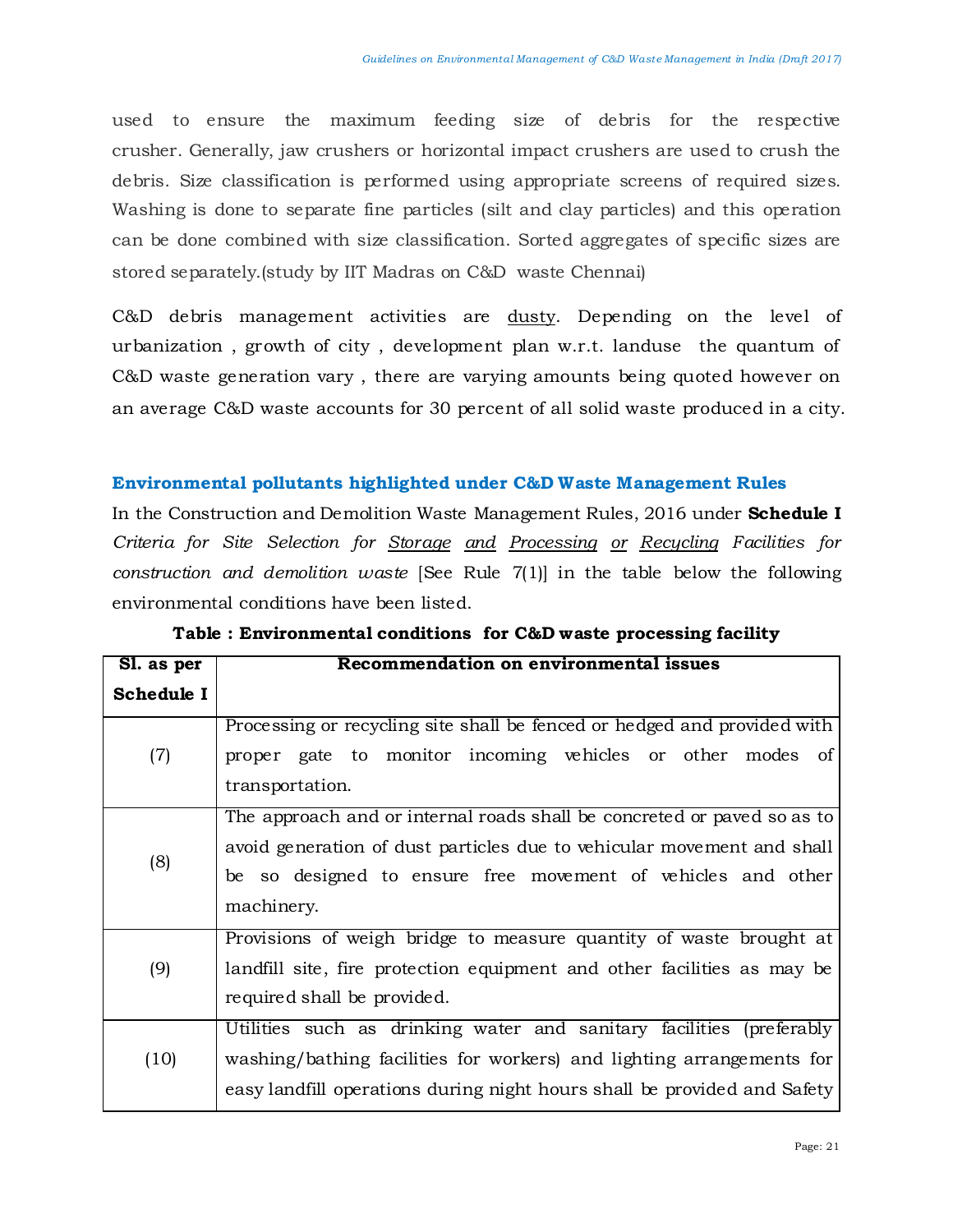|      | provisions including health inspections of workers at landfill sites shall |  |  |
|------|----------------------------------------------------------------------------|--|--|
|      | be carried out made.                                                       |  |  |
|      | In order to prevent pollution from processing or recycling operations,     |  |  |
|      | the following provisions shall be made, namely:                            |  |  |
|      | (a) Provision of storm water drains to prevent stagnation of surface       |  |  |
|      | water;                                                                     |  |  |
|      | (b) Provision of paved or concreted surface in selected areas in the       |  |  |
| (11) | processing or recycling facility for minimizing <b>dust</b> and damage     |  |  |
|      | to the site.                                                               |  |  |
|      | (c) Prevention of <b>noise</b> pollution from processing and recycling     |  |  |
|      | plant:                                                                     |  |  |
|      | (d) provision for treatment of effluent if any, to meet the discharge      |  |  |
|      | norms as per Environment (Protection) Rules, 1986.                         |  |  |
|      | Work Zone air quality at the Processing or Recycling site and ambient      |  |  |
| (12) | air quality at the vicinity shall be monitored.                            |  |  |
|      | The measurement of ambient noise shall be done at the interface of the     |  |  |
| (13) | facility with the surrounding area, i.e., at plant boundary.               |  |  |

As per C&D Waste Rules (Rule 4 sub-rule (4) ) there should be no littering or deposition of construction and demolition waste so as to prevent obstruction to the traffic or the public or drains

Under the C&D waste Rules 2016 '*Exemption from the compliance of norms (Schedule I (14)) ,* there are exemptions from the norms of pollution from *dust and noise:* 

From the above it can be noted that C&D waste management / activities are dusty. The key pollutants that impact environment are **DUST & NOISE** besides other issues.

# **Overview of environmental impacts from C&D operations**

The common four environmental impacts from an activity that may affect its surroundings are :

- (a) Dust
- (b) Noise
- (c) Smoke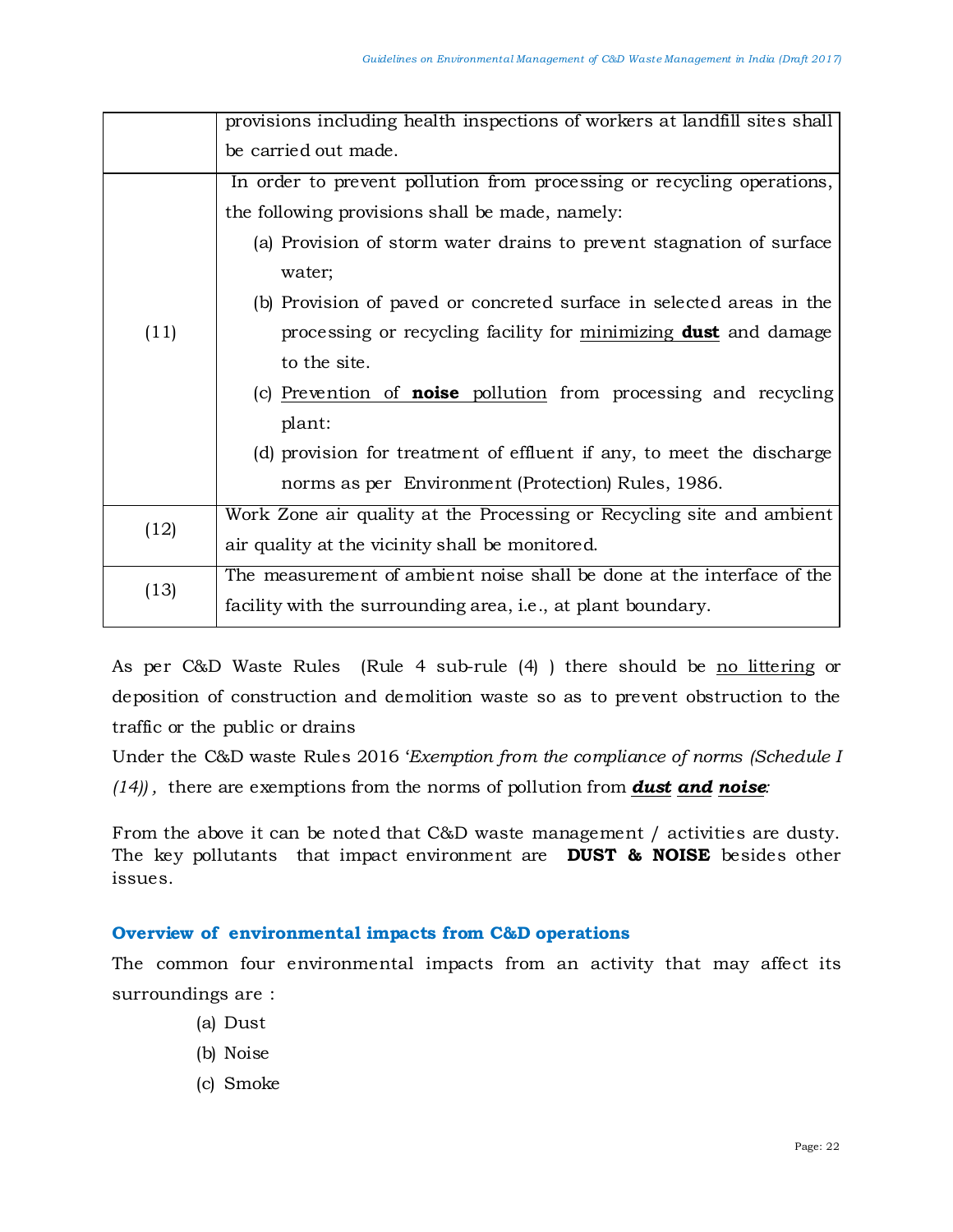(d) odour (fugitive emission)

In case of C&D waste management the key parameters impact environment are **DUST & NOISE**

# **Public complaints – mainly on NOISE generation**

- 1. Construction & demolition activities often generate noise / vibration which lead to complaints from the public despite the limited time frame over which it takes place. Complaints typically arise when the community has no clear understanding of the extent or duration of the activities. The above underscores the need for identification and assessment of noise generating activities. A timely assessment can aid operators / contractors to change the schedule of activities to reduce noise before the construction / demolition activities and during the process.
- 2. Unacceptable noise is a nuisance and activities associated in C&D waste processing activity are associated with perceptible noise increases.
- 3. Noise from a C&D waste management facility is considered an environmental nuisance if the construction / demolition activity is conducted outside the stipulated hours of operation or on holidays.
- 4. Some health problems caused due to excessive exposure to undesirable noise levels include :
	- a. Sleep problems, insomnia & fatigue
	- b. Fall in speech communication, disturbance and diminished concentration thus adversely affecting job performance efficiency
	- c. psychological disturbance including impaired hearing.

# **NOISE mitigation strategies in C&D operations**

Key noise generating source in C&D waste management activities

- d. Machinery deployed in construction/demolition activities
- e. Operation of Gensets ( noisy )
- f. Vehicle movement

# **1. Noise abatement - Machinery deployed in construction/demolition activities**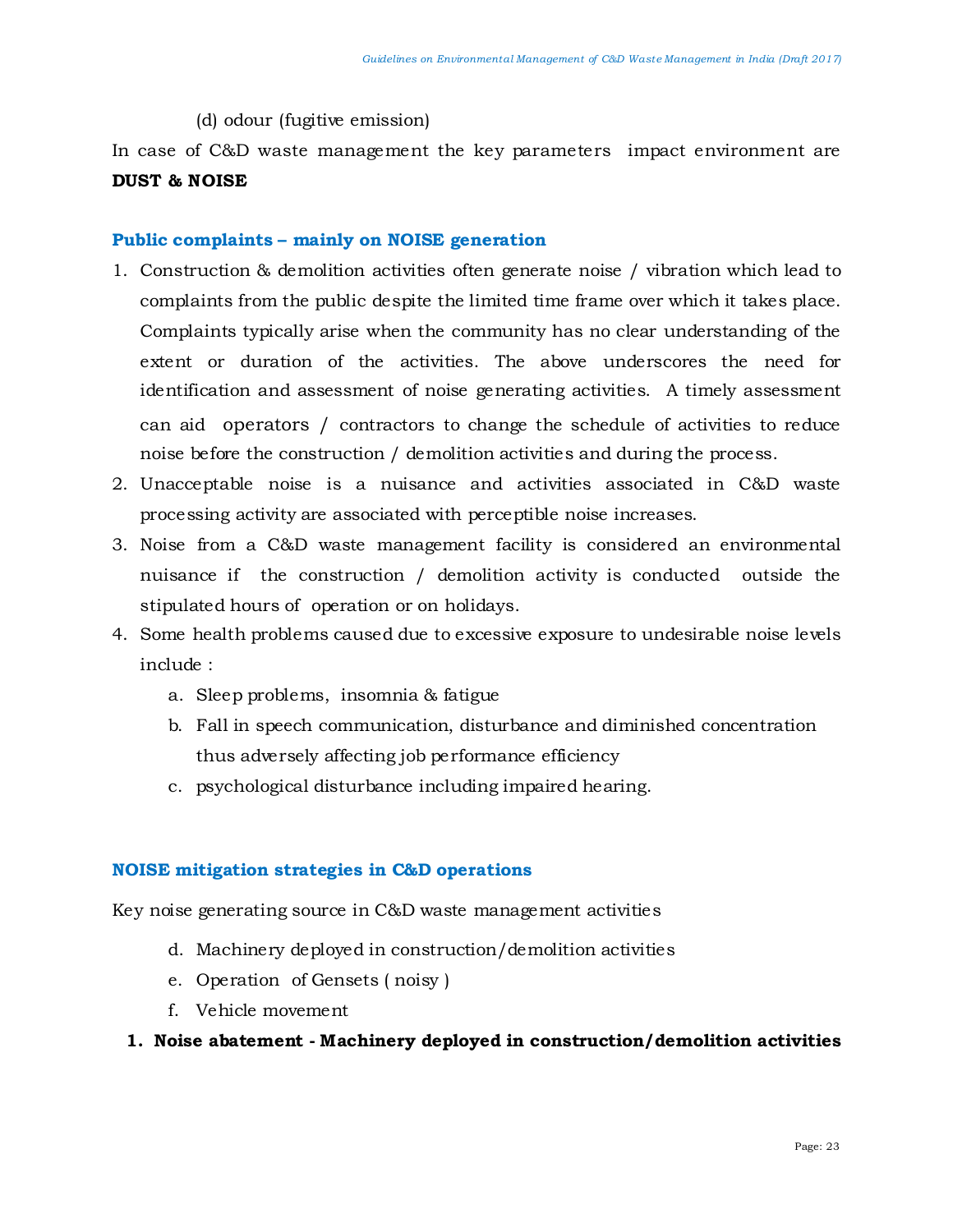The following strategies can assist addressing noise complaints & reduce noise levels:

- c) Define Construction / demolition periods / time / duration: Construction / demolition activities be restricted as per Noise (Regulation & Control ) Rules 2000 : Daytime : 6 am to 10 pm ; Days of the week propose - Monday to Saturday
- d) Days operations are permissible : exclude Sundays and public holidays (as per each State)
- e) Night ban :No C&D activity shall be undertaken within the premise.

**Rule 5A** under Noise (Regulation & Control ) Rules 2000 **:** Restrictions on the use of horns, sound emitting construction equipments and bursting of fire crackers:- subrule(3) Sound emitting construction equipments shall not be used or operated during night time in residential areas and silence zones.

f) Define permissible noise levels under Noise (Regulation & Control ) Rules 2000 :—The ambient air quality standards in respect of noise for different areas / zones are specified in the Schedule to the rules. The State Government shall categorize the areas into industrial, commercial, residential or silence areas / zones for the purpose of implementation of noise standards for different areas. All development authorities, local bodies and other concerned authorities while planning developmental activity or carrying out functions relating to town and country planning shall take into consideration all aspects of noise pollution as a parameter of quality of life to avoid noise menace and to achieve the objective of maintaining the ambient air quality standards in respect of noise. The noise levels in any area / zone shall not exceed the ambient air quality standards in respect of noise as specified in the Schedule

The ambient the noise levels as per CPCB's noise monitoring in many cities have exceeded the area zone norms due to 'mixed' land-use (non-compatible landuse) , rapid urbanisation , increased vehicular movement due to which there is significant background noise. As C&D waste management requires deployment of heavy machinery there will be significant noise generation. As C&D waste management ( includes recycling ) demonstrates nature of 'industrial' activity , the concerned authority may stipulate noise limits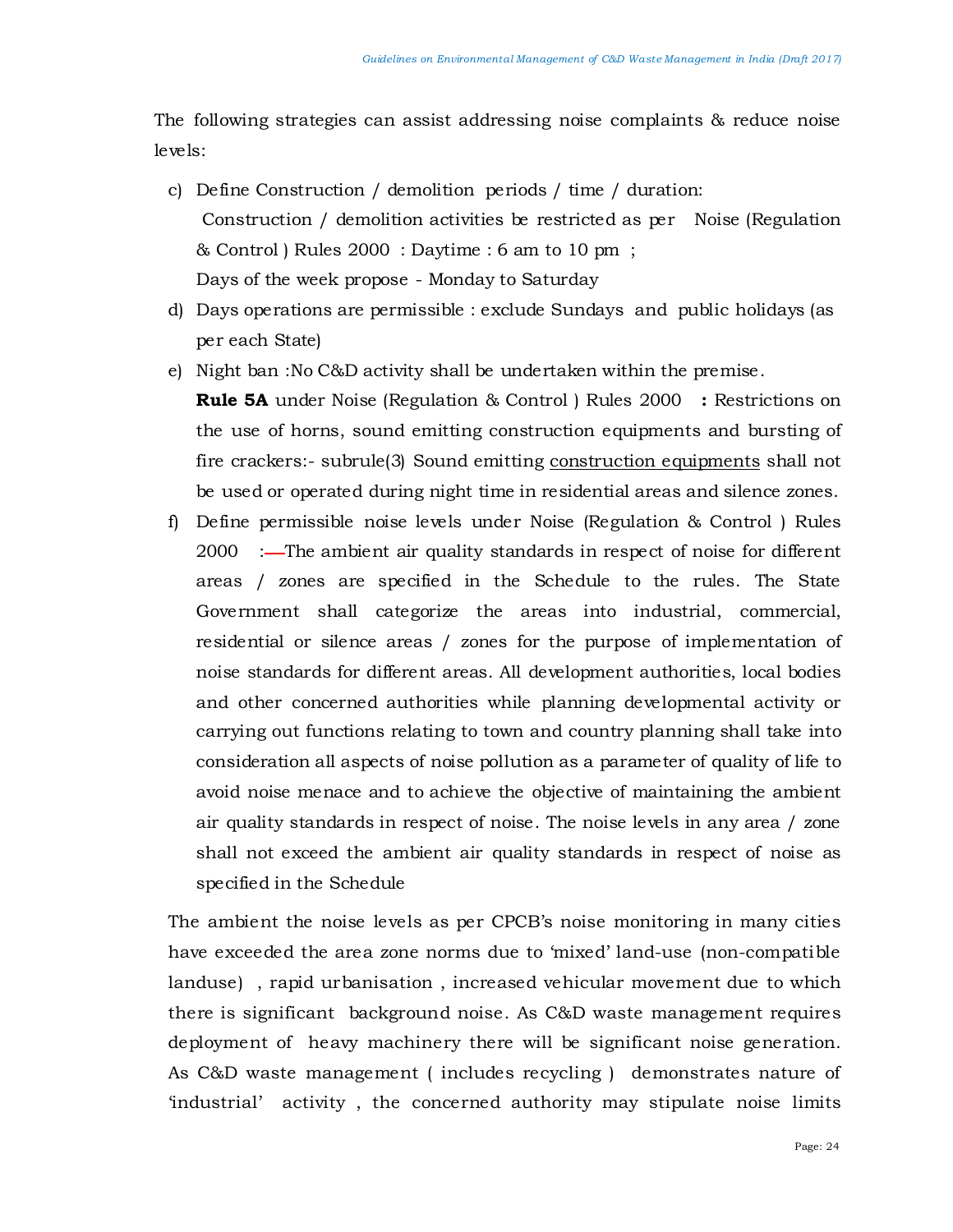between the range applicable between commercial and industry area zone under the Noise (Regulation & Control ) Rules 2000.

| SUNEDULE                                          |                                    |  |  |  |  |
|---------------------------------------------------|------------------------------------|--|--|--|--|
| (see rule $3(1)$ and $4(1)$ )                     |                                    |  |  |  |  |
| Ambient Air Quality Standards in respect of Noise |                                    |  |  |  |  |
| Noise (Regulation & Control) Rules 2000           |                                    |  |  |  |  |
| Area Code and                                     | Day Time                           |  |  |  |  |
| Category of Area / Zone                           | Limits in $dB(A)$ Leq <sup>*</sup> |  |  |  |  |
| (A) Industrial area                               | 75                                 |  |  |  |  |
| $\overline{2}$                                    |                                    |  |  |  |  |

# **SCHEDULE**

(B) Commercial area 65 (C ) Residential area 55

The above measurements are measured as LAeq which is the equivalent continuous (energy average) level (Aweighted).

# **2. Noise abatement - Genset noise**

Refer CPCB weblink on Genset standards:<http://cpcb.nic.in/Generator.php>

# **3. Noise abatement - due to vehicle movement**

Due to vehicular traffic and material transportation within applied area. Abatement due to transport activities arising due to vehicles movement (operation of vehicles within, entering or leaving the site ) :

- a) Regular checking and maintenance of vehicles should be ensured
- b) For long distance transportation overhaul routes to be judiciously selected
- a. No parking outside the plant premise
- b. Earmarked areas for parking vehicles
- c. Smooth movement of incoming & out going vehicles / trucks
- d. Roads within premise tarred
- e. Minimum use of horns within premise
- f. Weigh bridge ( to be operational)

# 4. **Noise abatement measures - Other areas**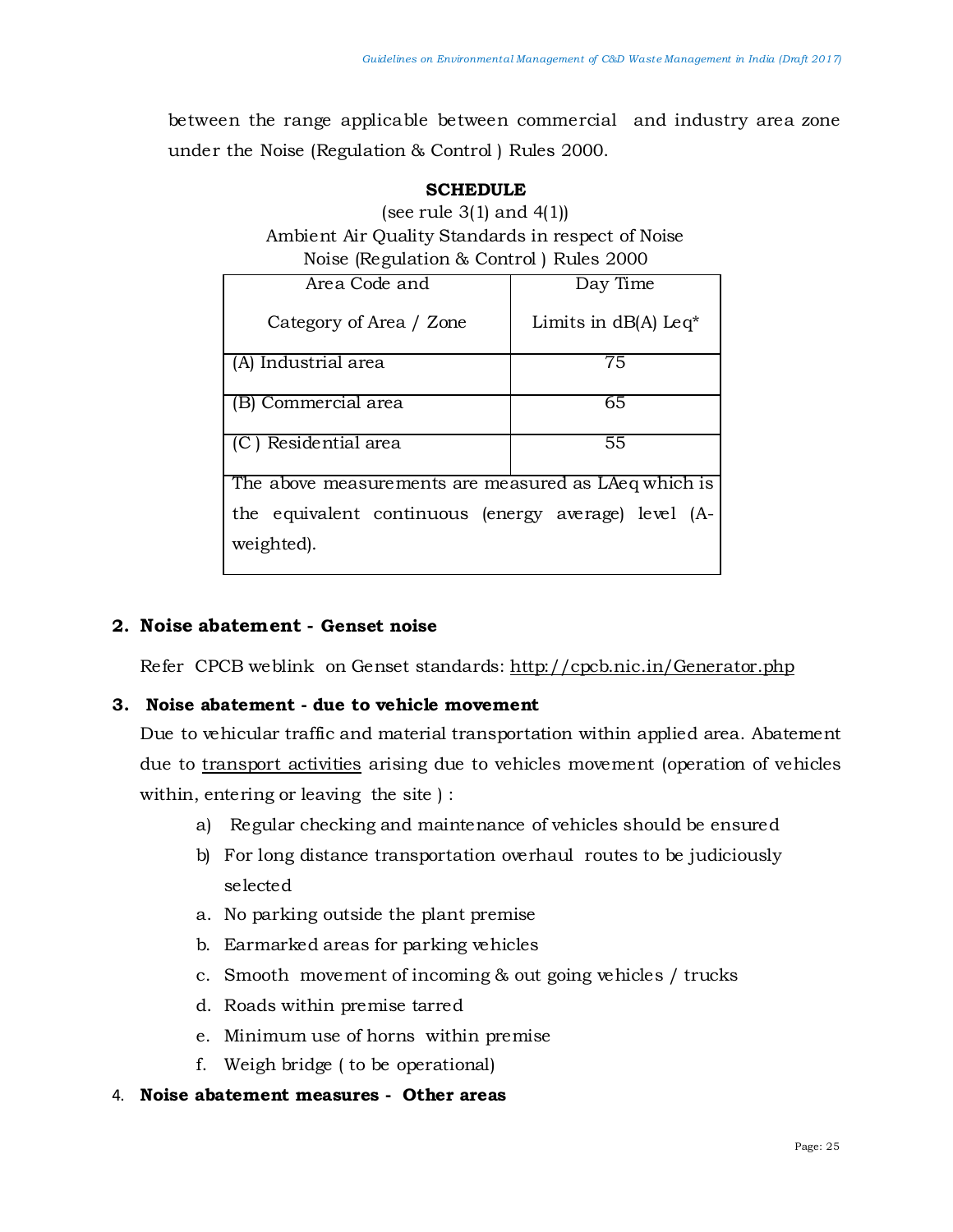There will be noise due to heavy earth moving machinery / crushing etc. – depends on extent of mechanization & machinery Deployed. Machinery deployed in construction / demolition activities: The dominant source of noise from most construction equipment is the engine, usually a diesel, without sufficient muffling (acoustic provision).

- a) Noise control: To control the noise regular preventative maintenance of equipment to be carried out. regular and proper maintenance of noise generating machineries to avoid noise increase
- b) Periodical monitoring of noise will be done to adopt corrective actions wherever needed
- c) Ear plugs to be made available to workers during the operational hours
- d) Besides the above it is preferable Operators prepare : Noise Mitigation Plan (NMP) which addresses : management and mitigation strategies to prevent an environmental nuisance caused by construction / demolition / recycling activities impacting ambient noise levels. Other initiatives include
	- i. Maintain records of equipment / machinery maintenance
	- ii. Maintain records of monitored noise levels
	- iii. maintain records of complaints on noise
	- iv. Comply with Consent conditions issued by State Pollution Control Boards / PCCs and concerned authority
- e) Plantation activities: Plantation in applied area helps to reduce propagation of noise outside the core zone.

# **DUST –environmental pollutant in C&D waste operations**

The importance of controlling dust / fine particles from construction and demolition activities are :

- a. Dust emissions arising from C&D activities are an environmental nuisance both within the site and beyond the plant site / boundary
- b. Dusts from various C&D activities release wide range of particle sizes and material types and can cause both serious health problems ranging from eye irritation, nose, mouth and respiratory system.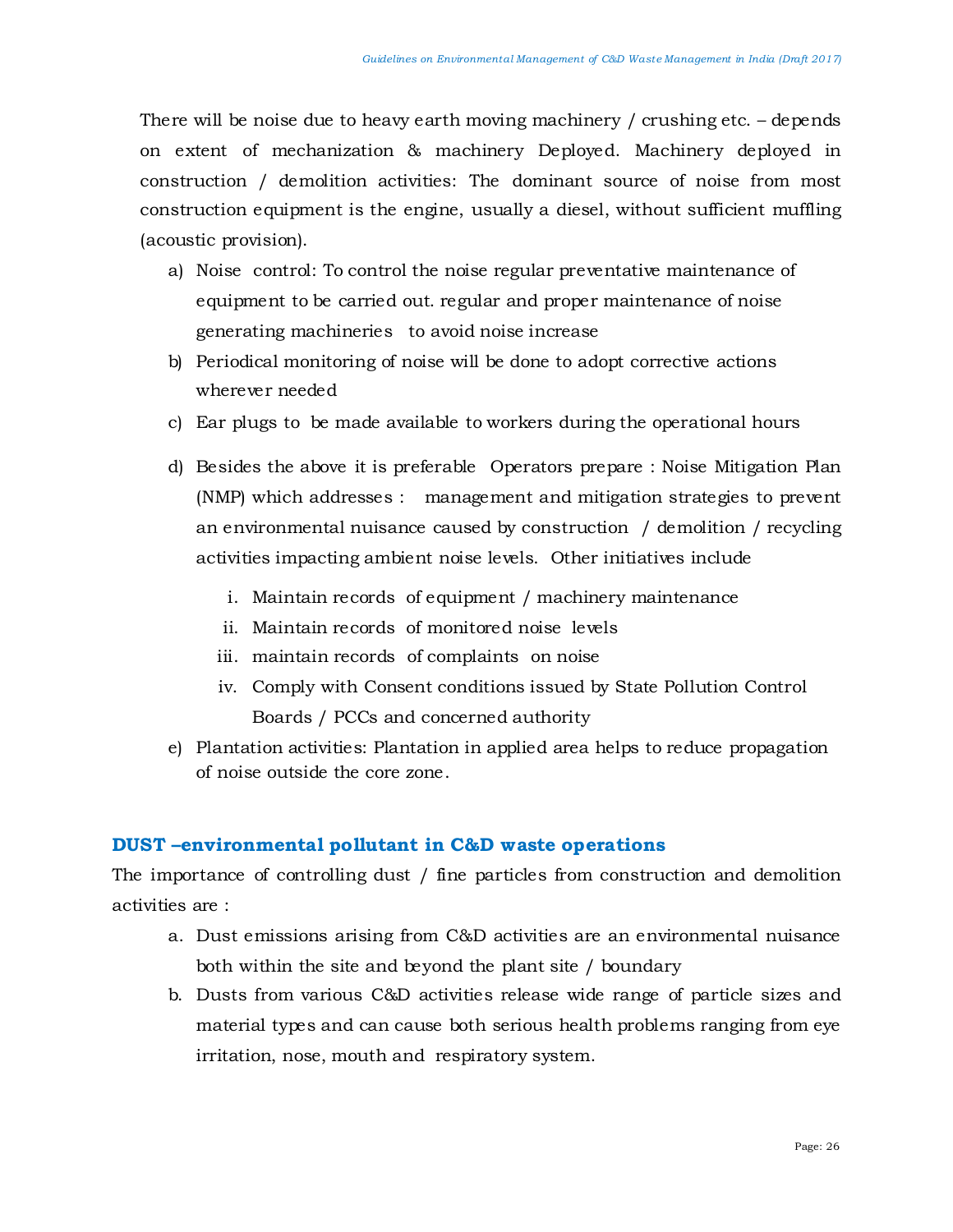The larger heavier particles settle out of the air quickly and are hazard to the operators of plant and equipment and those in the immediate vicinity. The smaller particles (usually invisible) can be transported further in the air and can cause health hazards beyond plant premise ( several km away )

## **DUST mitigation strategies in C&D operations**

C&D debris management activities are dusty. Major dust generating sources in C&D management sites are :

- a. Loading & unloading activities : waste & C&D products
- b. Incoming / out going vehicles
- c. due to machinery used in C&D operations

# 1. **Dust Noise abatement - Dust from loading / unloading operations**

- a. Areas to be earmarked for delivery / deposition of C&D wastes
- b. a sheet cover over the debris : over designated transport vehicles at waste processing sites
- c. Sign boards to be displayed indicating do's & donts
- **d.** dust (fugitive emissions suppression systems in place): Water sprinklers to be sprayed at all unloading points.
- e. For containing fugitive emissions (dust) also refer CPCB's report : Inventorization of Railway Sidings and Guidelines for their Environment Management

weblink :

http://cpcb.nic.in/upload/NewItems/NewItem\_216\_Report\_Invent\_Railway Sidings.pdf

# 2. **Noise abatement - due to vehicle movement**

Transport movement : Dust abatement due to transport activities arising due to vehicles movement (operation of vehicles within, entering or leaving the site ) can also include the following :

- i. Monitor movement of vehicles ( incoming / out going ) carrying C&D wastes or processed C&D waste products
- ii. Transportation of C&D wastes should be done in covered vehicles to prevent fugitive dust emission.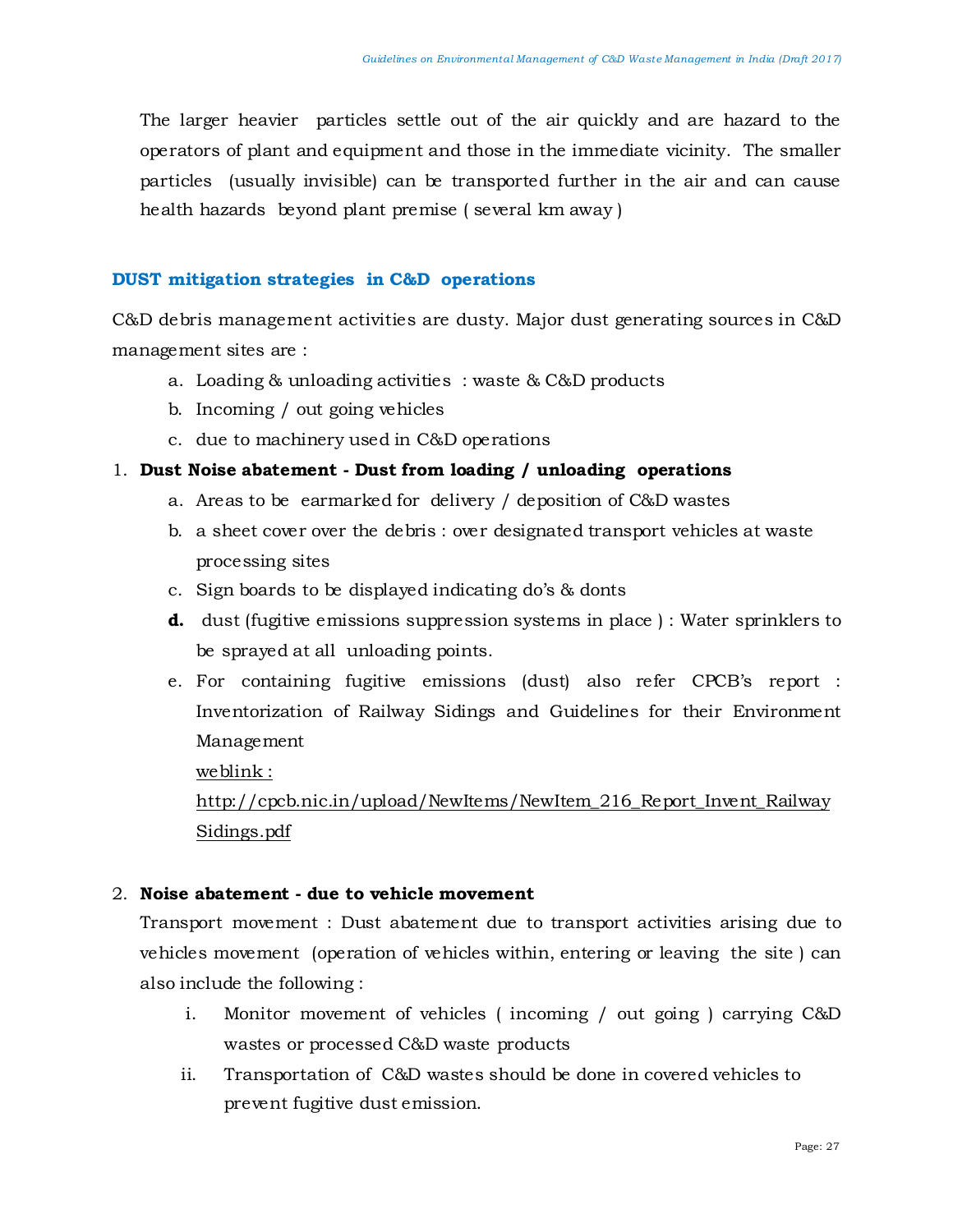- iii. Regular checking and maintenance of vehicles should be ensured
- iv. For long distance , transportation routes of C&D wastes to be selected after discussion with local authorities
- v. Earmark areas for parking vehicles
- vi. Smooth movement of incoming & out going vehicles / trucks
- vii. Roads within premise tarred
- viii. Weigh bridge ( to be operational)
- ix. dust suppression systems in place (fugitive emissions) : Dust from roads , regular water sprinkling on haul road will suppress the dust.

## 3. **Noise abatement – due to machinery used in** C&D operations

The C&D operations include: crushing / hammering etc. from machineries deployed at site causing dust emissions from machineries / equipment Water sprinklers is a good practice to suppress dust emission.

# **Other pollution abatement measures and safety issues**

#### **i. Inspect C&D waste load**

- a. C&D waste processing facility shall inspect each waste load before unloading debris
- b. shall accept only C&D Debris no industrial waste shall be accepted at the C&D facility unless otherwise approved received from concerned authority. No industrial effluent / wastes are to be accepted at the facility

#### **ii. Water requirement**

- a. water will be required for dust suppression , for plantation and for drinking & domestic purpose.
- b. No fresh water requirement for dust suppression

# **iii. Use of treated waste water in sprinklers for dust suppression**

a. As ambient air quality standards need to be complied, any manmade intervention (like dust generating activities in C&D waste management ) need adopt necessary dust suppression measures ex. Water sprinklers using treated waste water (controlling the dust particles in the air is as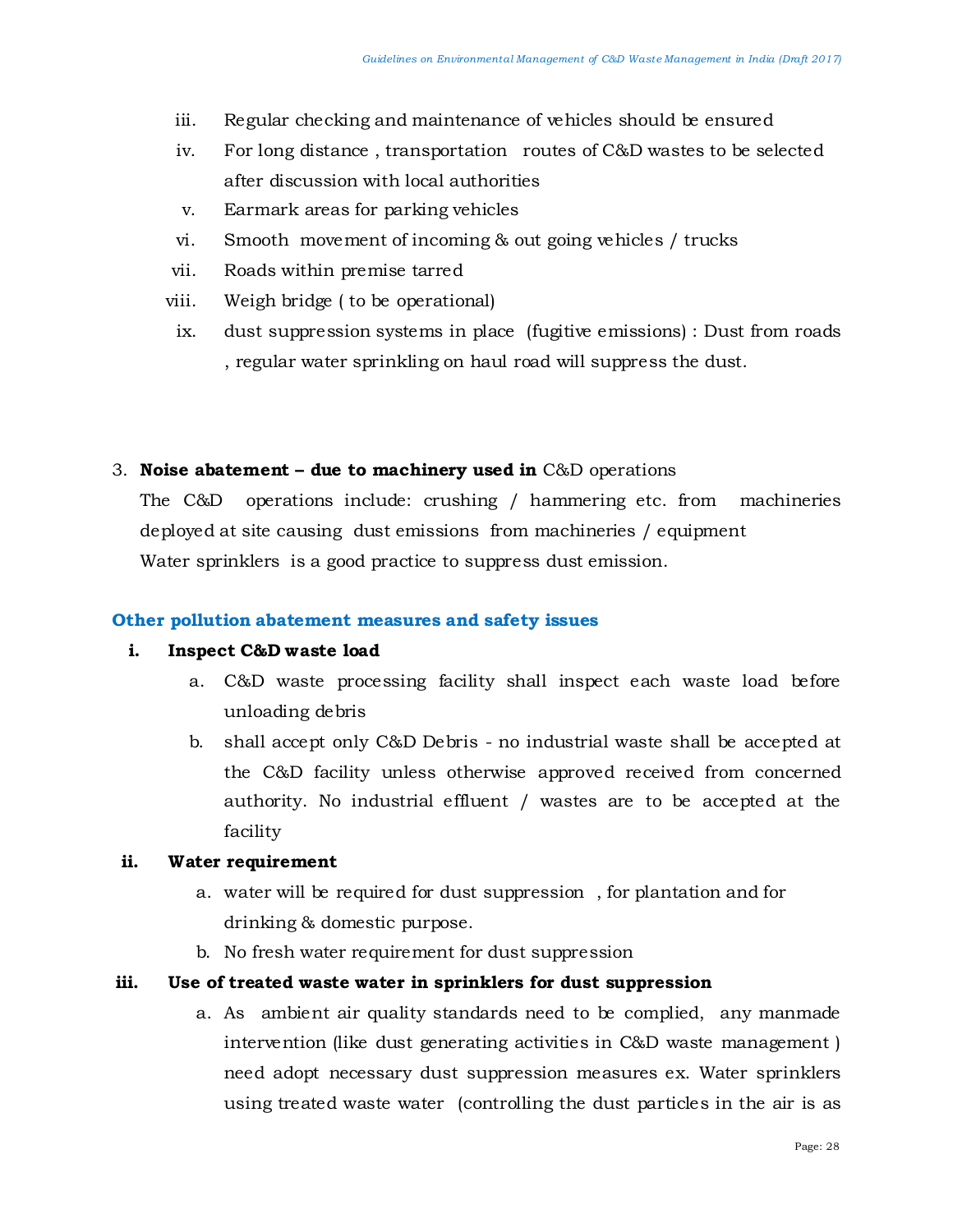important as minimizing water usage) . Site operators need to demonstrate both (a) control of 'visible' dust in particular besides (b) fine dust from activities within their premises.

- b. Treated waste water (sprinklers) to be used for washings / unloading areas / roads to suppress dust
- c. Import treated waste water from other STPs for dust suppression/ sprinklers

#### **iv. Waste water management**

- a. Adopt ZERO effluent discharge system
- b. All wash down of vehicles and equipment will take place in designated areas and wash water will be treated for reuse within plant for suppression of dust

#### **v. Drainage**

A drainage plan ensures planned disposal of water during rains

## **vi. Residual waste disposal**

Solid waste generation / management in C&D waste operations- residues (C&D waste processing facility ) to be sent to landfill in consultation with concerned authorities

#### vii. Diesel use

Diesel use in equipment / gensets / vehicle movement generate emissions : Necessary pollution control measures to be adopted to reduce emissions

- **viii.** Plantation / greenery (use of local species / low water uptake)
	- a. Grow trees at the periphery The plantation minimizes propagation of noise and also arrests dust
	- b. To add to aesthetics : maintain water fountains , water bodies , landscaped areas wherever possible
	- c. plantation helps to reduce fugitive of emission and noise control
	- ix. Emergency facilities : Equipment & Facilities: Mobiles Fire fighting equipment's • Emergency medical assistance
	- x. Protective gear i.e. for dust and noise , goggles, helmet, face shield, hand gloves. First aid facilities to be in place
	- xi. Training : Training at all levels to staff on the following: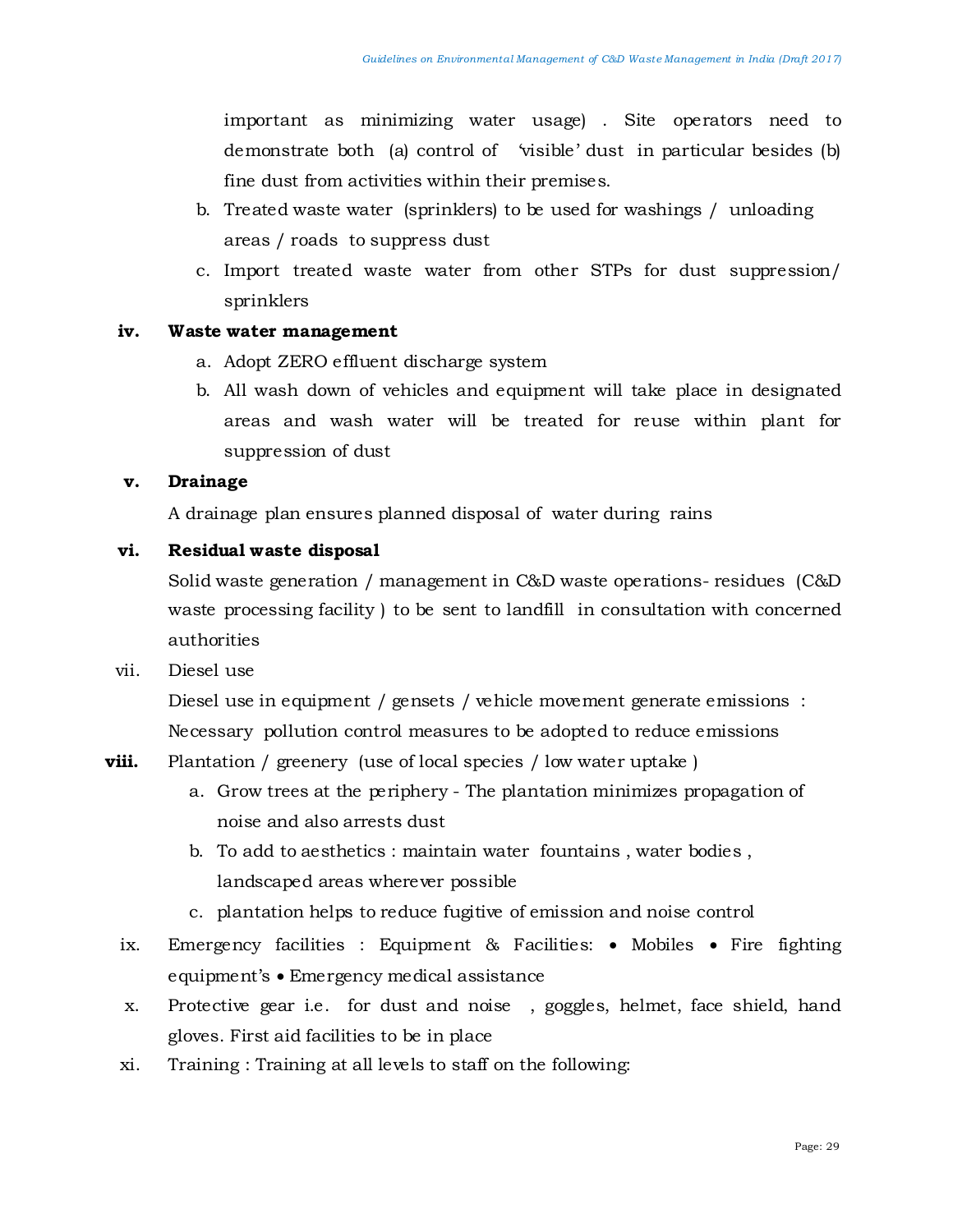- a. Knowledge of machineries being used Procedure for reporting emergencies • location and use of fire fighting equipment • knowledge of alarm system • Training in first aid
- b. Environmental head to be aware of need for proper maintenance and operation of equipment / machineries etc. and conduct environmental awareness / safety program to the workers, supervisory staff and contract workers periodically

#### **C&D waste processing facility – 'ORANGE' category activity**

Consent to establish under section 21 of Air (Prevention & Control of Pollution) Act 1981 and under section 25/26 of Water (Prevention & Control of Pollution ) 1974 has been treated as an **ORANGE** category project by Delhi Pollution Control Committee (DPCC) under the Product/activity: Processing/recycling of construction & demolition waste debris (malba) to IL&FS, the operator that established the  $1<sup>st</sup> C&D$  waste processing facility in Delhi. The categorisation as ORANGE to be considered by all SPCBs/PCCs to maintain homogeneity when dealing with the activity. Note in Office Memorandum (OM) vide letter dated June 10, 2014 MoEF&CC on - Applicability of EIA 2006 Notification as amended from time to time for *stand alone Construction & Demolition Waste processing facility* – MoEF&CC mentions that this activity does not attract the provisions of the EIA 2006 Notification however the said activity will be governed by the consent mechanism under Air (Prevention & Control of Pollution) Act 1981 and under Water (Prevention & Control of Pollution ) 1974.

#### **Some GOOD PRACTICEs in C&D waste management**

A number of civic bodies in various cities have initiated the process of establishing C&D waste processing facilities in cities. India's first plant for recycling of C&D waste was commissioned during 2009 at 10 acre site at Burari, Jahangirpuri in North Delhi by Infrastructure Leasing & Financial Services (IL&FS) under an agreement with North Delhi Municipal Corporation. Some GOOD PRACTICEs in C&D waste management are mentioned below :

i. Roads sides and vacant plots could be freed from debris dumps and clogging of sewage carrying drains if C&D waste if C&D waste is properly managed.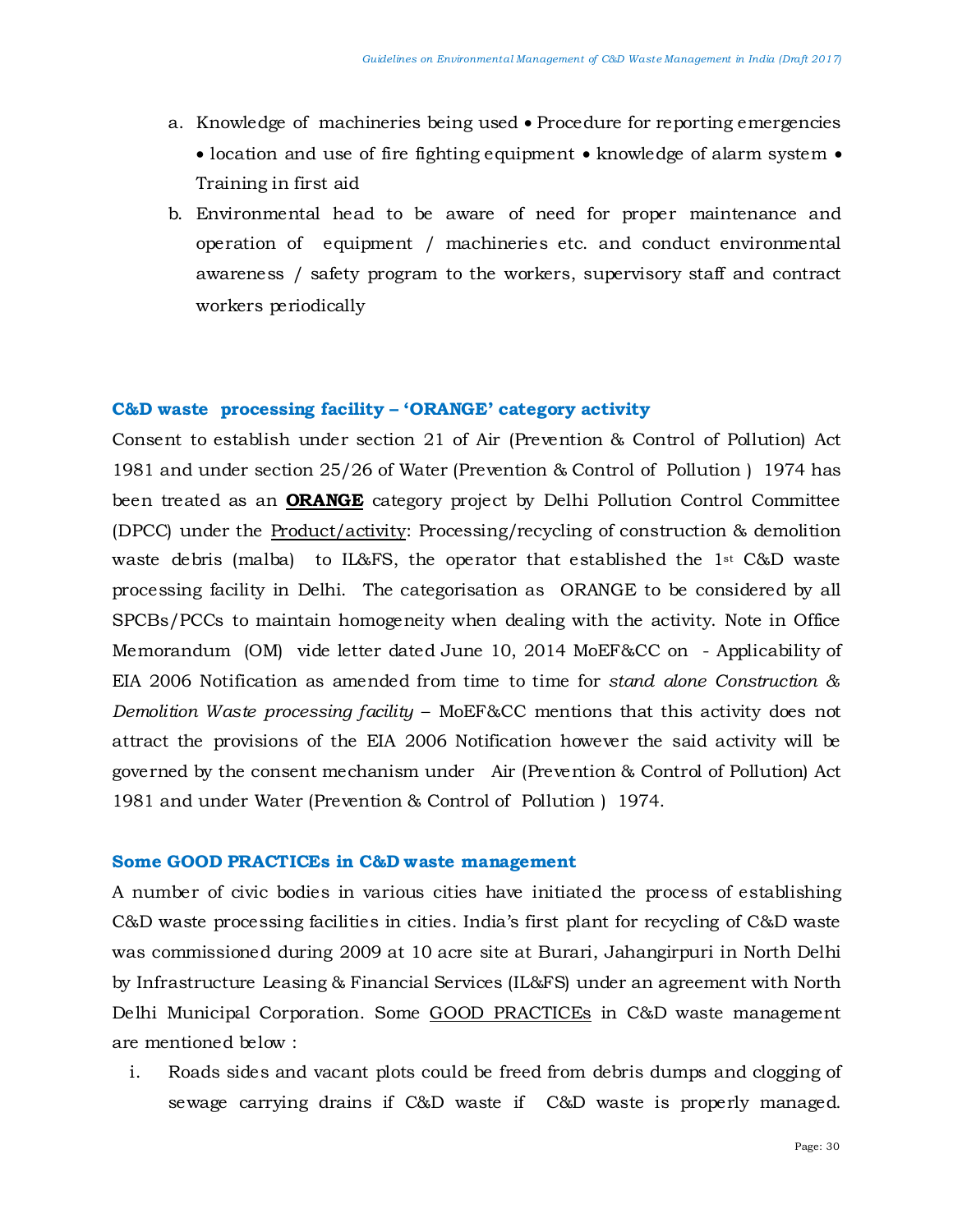Though stringent laws are being formulated by the civic bodies their enforcement however needs to be further strengthened

- ii. Options to overcome land availability a major constraint:
	- a. The existing landfills are nearing their shelf lives and land is not easily available to create new landfill areas that includes the increased costs of building landfills and public resistance to in creating environmental treatment infrastructure (ex. landfills ) , thus opening avenues in major cities for municipalities/ administrators to adopt reuse and recycling of C&D waste and explore setting up facilities in existing landfills that have been capped / closed.
	- b. Encouraging setting up C&D waste recycling facilities on-site ex. Operate mobile or semi mobile C&D waste processing operational plants
- iii. It is imperative that C&D waste are recycled to the greatest practicable extent.
- iv. Utilization of C&D waste products:
	- The building construction products manufactured from C&D wastes have been reported to satisfactorily meet necessary requirements of compressive strength and water absorption. The end products such as kerb stones, paving blocks of different shape, size and colour, hollow and solid blocks, manufactured sand etc. have been tested in the laboratory and found to be satisfactory. They are also being used and found to be suitable for load bearing structures. Use of fine aggregates and coarse aggregates manufactured by recycling of C&D waste has also been validated scientifically for part replacement of natural aggregates
- v. Full advantage should be taken of all opportunities for the reuse of construction materials. Material that is generated should be reused on site or salvaged for subsequent reuse to the greatest extent possible and disposal should only be considered as a last resort. Initiatives should be put in place to maximise the efficient use/reuse of materials.
- vi. Management of C&D waste should reflect the waste management hierarchy, with waste prevention and minimisation being the first priority succeeded by reuse and recycling. Waste prevention to be noted at all stages of a project , need to consider opportunities for the prevention of waste, since reduces the work load associated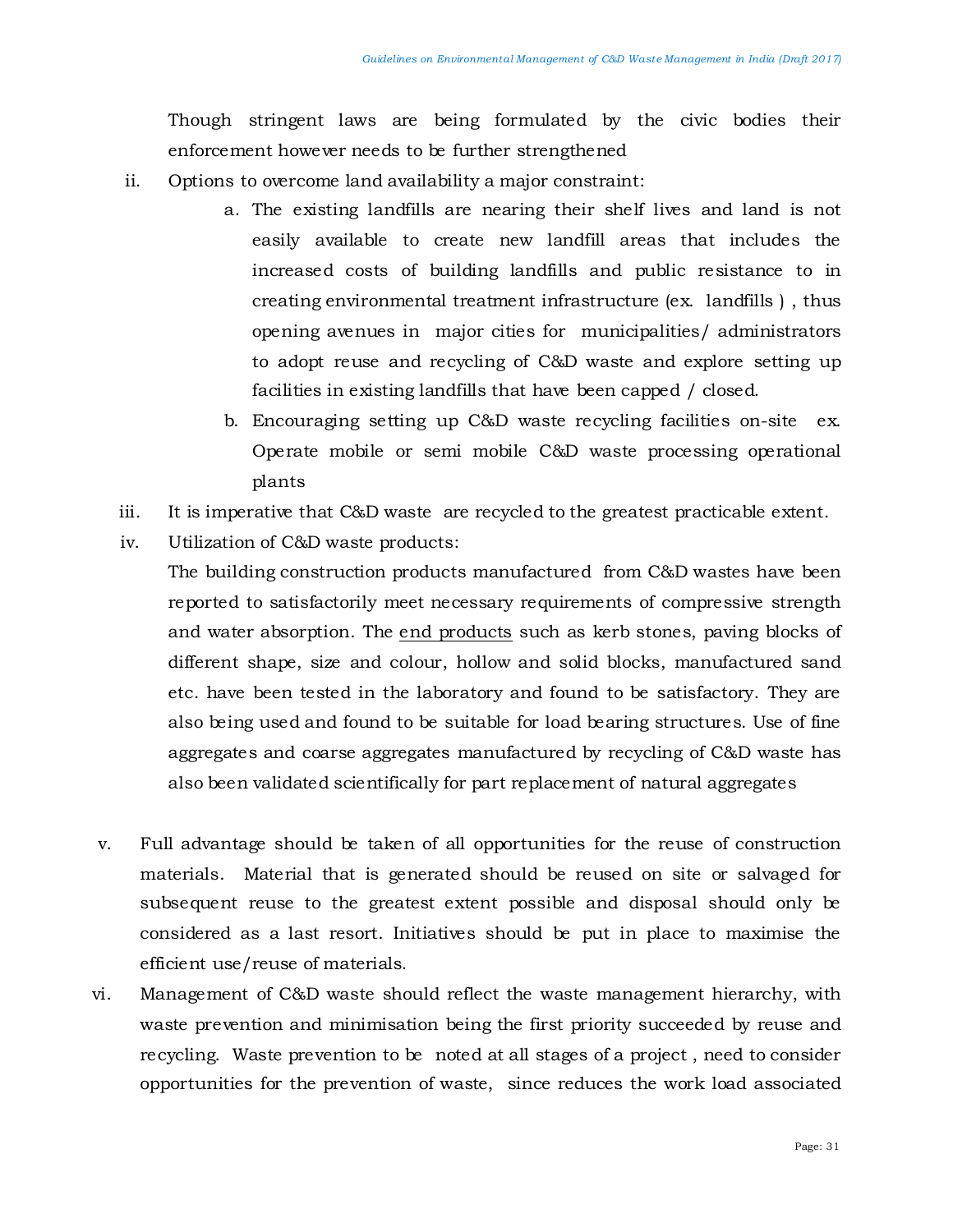with respect to the recovery and disposal of C&D waste. Prevention is financially advantageous as it reduces the purchase of construction materials and obviates the need to remove wastes from site.

- vii. Excavated spoil/topsoil can be carefully set aside and also be used creatively in the landscaping of developments and for the construction of embankments and screening / noise abatement berms in civil engineering projects.
- viii. Sorting and restoring the C&D waste at the source is a GOOD PRACTICE. The C&D waste may be segregated into following categories:
	- for structures for buildings
	- for use in in road works
	- building parts that could be salvaged
	- wastes from site clearances.
	- ix. Another level of segregation can be done among materials such as plastic, cables, glass, wood and plaster board.
	- x. Regarding generation / management of C & D waste a good practice in management of Hazardous C&D wastes streams : Hazardous wastes / toxic wastes streams should be kept separately from other wastes to avoid further contamination ex. lead, tars, adhesives, sealants , containing asbestos are classified as hazardous

Where the waste originates from a building constructed ex. before 1900 (generally there is uncertainty over this issue), the risks associated with hazardous ex asbestos in the waste must be established

- xi. Wastes that have been recycled from demolished masonry and concrete may be used in within the construction activity itself. The wastes could be used as fillers in the same site post-completion of work or in other sites.
- xii. Some recommendations for use of recycled C&D wastes include (a) to source the recycled concrete aggregates from sites being re-developed for use in the same site. (b) for a given structure, only one type of manufactured coarse aggregate and one type of manufactured fine aggregate to be used
- xiii. Besides cost savings, use of on-site crushers to produce such aggregates can reduce the transportation impacts of a project associated with the removal of C&D waste from site and the transportation of quarried aggregates.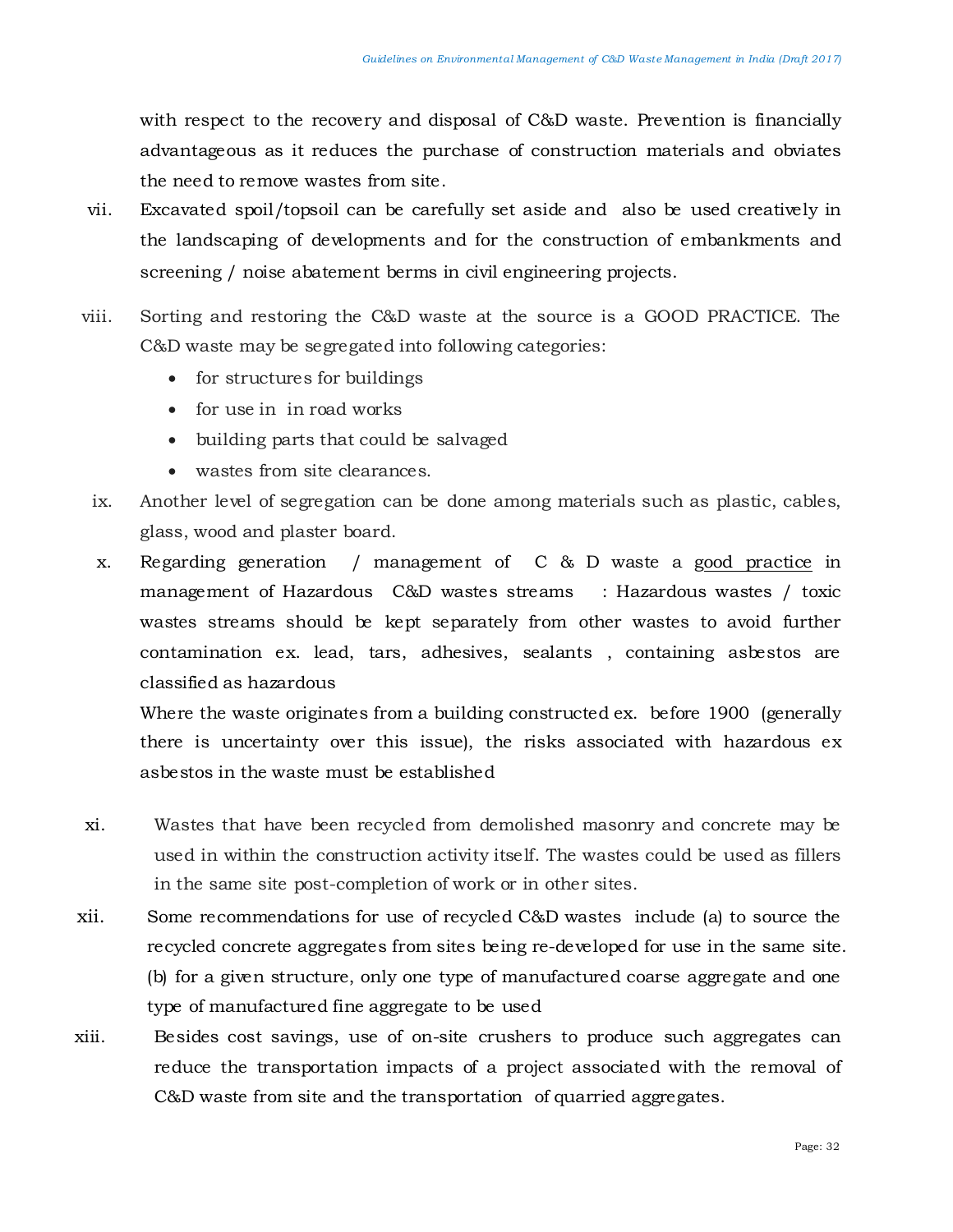- xiv. During site clearance / re-modelling / renovation / re-development works, there are opportunities for beneficial re-use and re-cycling of the demolition materials. The subsequent use of recycled materials in reconstruction works also reduces the quantities of waste which would be destined for landfill sites.
- xv. Road projects : There are a number of established markets available for the beneficial use of C&D waste: Waste concrete can be utilised as fill material for roads or in the manufacture of new concrete when arising at source; In addition, the technology for the segregation and recovery of stone, for example, is well established, readily accessible and there is a large reuse market for aggregates as fill for roads and other construction projects. Bitumen and Asphalt can also be recycled in roads projects.
- xvi. Marketability of C&D waste products : A Committee at city level can be constituted to co-ordinate with other on-going developmental projects for management of C&D wastes

#### **Initiatives by some civic bodies (ULBs) in C&D waste management**

#### **1. Urban Local Body (ULB) : Bruhat Bengaluru Mahanagara Palike (BBMP)**

- a. Generation of C&D wastes **:** A study estimated that the city produces around 2500 tonnes of C&D waste each day.
- b. Proposed C&D recycling facilities by ULB in major cities **:** BBMPM proposes to set up three construction waste and debris recycling plants on the outskirts of the city at the following proposed locations of total capacity 2250 tonnes/day :
	- Kannur, off Bande Hosuru Road to the north-east of the city
	- Mallasandra off Jalahalli West to the north of the city
	- Anjanapura to the west of the city

Each plant to be of 750 tonnes/day capacity ,

c. LAND provision - BBMP, which will provide land for the plants, the private firms operating the facility will be given a twenty-year lease of the land, with a profit-sharing agreement with the civic agency. As per proposals, those who run the plants should also run transport services to collect construction waste from doorstep, within 48 hours of you booking a slot, either online or over the phone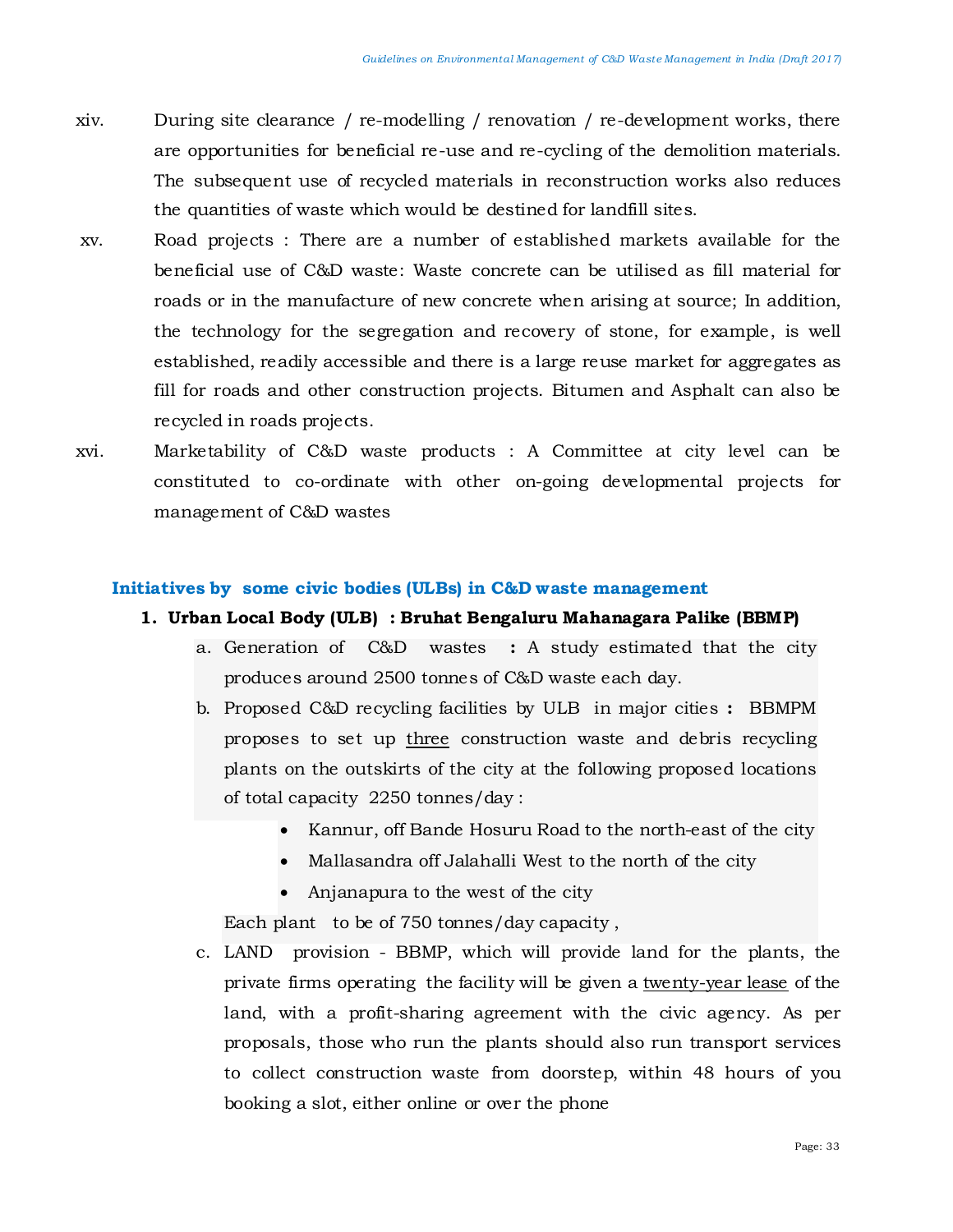- d. Proposed activities at the C&D recycling C&D wastes :
	- At the plant, the concrete part of the waste shall be separated both manually and using mechanised segregators
	- Magnetic separators shall be used to pick the metal, metal shall be sold as scrap
	- The concrete part of the waste will be crushed, washed to make cement kerbs, hollow bricks or manufactured sand

The plastic and wood waste will be sent for waste-to-energy plants The above steps ensures almost all C&D waste is recycled and reused.

e. C&D waste management Policy **:** Bruhat Bengaluru Mahanagar Palike Municipal Solid Waste (Prohibition of Littering and Regulation of Segregation, Collection, Processing & Disposal) Rules 2012 ( N O T I F I C A T I O N w.e.f. 1st Oct 2012 )

 $\overline{\text{Ref.}}$  :  $\overline{\text{Ref.}}$ 

[http://greenfootprint.in/downloads/back%20end/b\)%20BBMP%20waste%20m](http://greenfootprint.in/downloads/back%20end/b)%20BBMP%20waste%20management%20rules,%202012.pdf) [anagement%20rules,%202012.pdf](http://greenfootprint.in/downloads/back%20end/b)%20BBMP%20waste%20management%20rules,%202012.pdf)

BBMP C & D Guidelines **:** Refer

[http://bbmp.gov.in/documents/10180/452630/Guidelines+For+Construction+](http://bbmp.gov.in/documents/10180/452630/Guidelines+For+Construction+And+Demolition+%20Waste+Management.pdf/5c9699ff-0f2e-45ce-b17f-413aca3b0b8e) [And+Demolition+%20Waste+Management.pdf/5c9699ff-0f2e-45ce-b17f-](http://bbmp.gov.in/documents/10180/452630/Guidelines+For+Construction+And+Demolition+%20Waste+Management.pdf/5c9699ff-0f2e-45ce-b17f-413aca3b0b8e)[413aca3b0b8e](http://bbmp.gov.in/documents/10180/452630/Guidelines+For+Construction+And+Demolition+%20Waste+Management.pdf/5c9699ff-0f2e-45ce-b17f-413aca3b0b8e)

# **2. Urban Local Body (ULB) : Greater Chennai Corporation , TN**

- i. Generation of C&D wastes:Some 30 per cent of the waste collected and dumped in Chennai is categorised as inert, a major part of it being construction debris. Every week, the city generates more than 8000 tonnes of construction and demolition debris. IIT Madras study estimates - 1.25 million tonnes of C&D waste generated annually in the city
- ii. Collection of C&D wastes**:** The Chennai Corporation collects 1,143 tonnes of construction and demolition (C&D) waste a day and charges Rs. 532 a tonne for its removal from the site.
- iii. Penalty **:** . "The Corporation imposes a fine of Rs. 2000, but this does not prove to be much of a deterrent," a Corporation official said.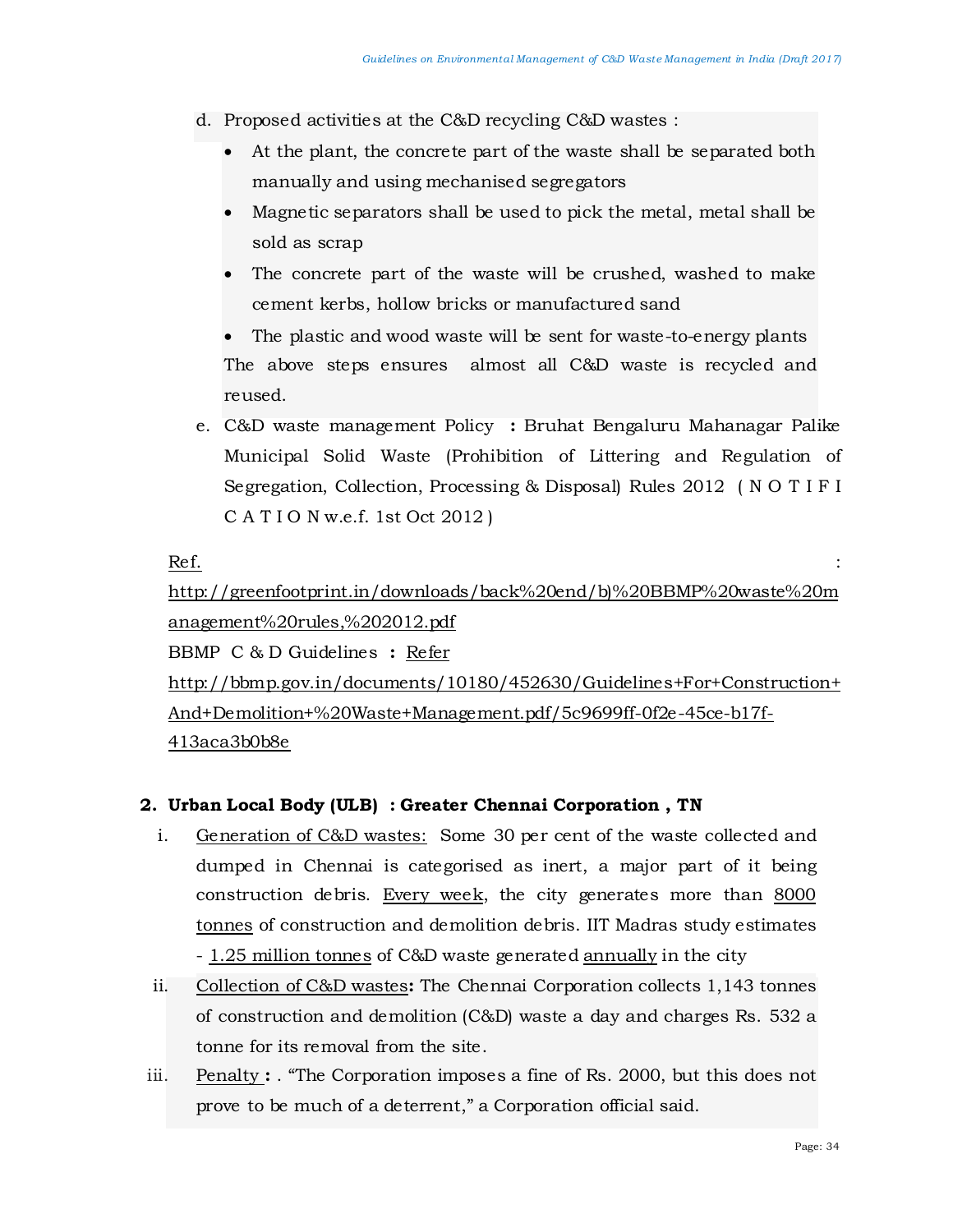- iv. C&D dumpsites : Taking the first step towards putting a comprehensive plan in place to deal with the huge volume of C&D waste in the city, the Greater Chennai Corporation has earmarked designated spots in each of the 15 zones where the debris can be dumped*.* The 15 designated areas are Sathangadu (Tiruvottiyur), CPCL junction (Manali), GNT Road Sembiam Sengundram Road (Madhavaram), Kodungaiyur (Tondiarpet), Moolakothalam crematorium (Royapuram), Otteri disposal yard (Thiru Vi Ka Nagar), Devi Karumariamman Nagar crematorium (Ambattur), 1st Avenue of Gajalakshmi Colony (Anna Nagar), Karaneeswarar Pagoda Street Recycling Plant (Teynampet), Anna Avenue (Kodambakkam), Ramavaram Bharathi Road (Valasaravakkam), MGR Nagar recycling plant (Alandur), Near Kotturpuram Railway Station (Adyar), Perungudi dumpyard (Perungudi) and Gangai Amman Koil Street Extension in Karapakkam (Sholinganallur).
- v. IIT Madras study : Greater Chennai Corporation had sanctioned a detailed project report to IIT Madras to study the problem of C&D waste. The recommends PPP (public private partnership), since the set-up works like a factory. The private agency can undertake running of the plant while the Corporation has to ensure a proper supply of material to recycle. Two recycling plants expected to come up near Perungudi and Kodungaiyur.

#### Ref:

- a) [http://www.dtnext.in/news/city/2016/02/21201929/closing-the-loop-on](http://www.dtnext.in/News/City/2016/02/21201929/Closing-the-loop-on-CampD-waste.vpf)[campd-waste.vpf](http://www.dtnext.in/News/City/2016/02/21201929/Closing-the-loop-on-CampD-waste.vpf)
- B) [http://www.thehindu.com/features/homes-and-gardens/new-life-to](http://www.thehindu.com/features/homes-and-gardens/new-life-to-rubble/article7039678.ece)[rubble/article7039678.ece](http://www.thehindu.com/features/homes-and-gardens/new-life-to-rubble/article7039678.ece)

# **3. Urban Local Body (ULB) : Municipal Corporation of Delhi (MCD)**

- A) C&D waste generation Delhi estimates generation of about 3000 to 4000 tons per day (TPD) of C&D waste.
- b) Country's 1st C&D processing facility: located in **Delhi,** Burari, Jahangirpuri in North Delhi. In collaboration with MCD, a pilot project was been developed by IL&FS Environmental Infrastructure & Services Ltd (IEISL) to demonstrate the potential of a scientifically managed process in relation to the collection and recycling of C&D waste in Delhi. Plant commissioned during 2009 at 10 acre site at Burari, Jahangirpuri in North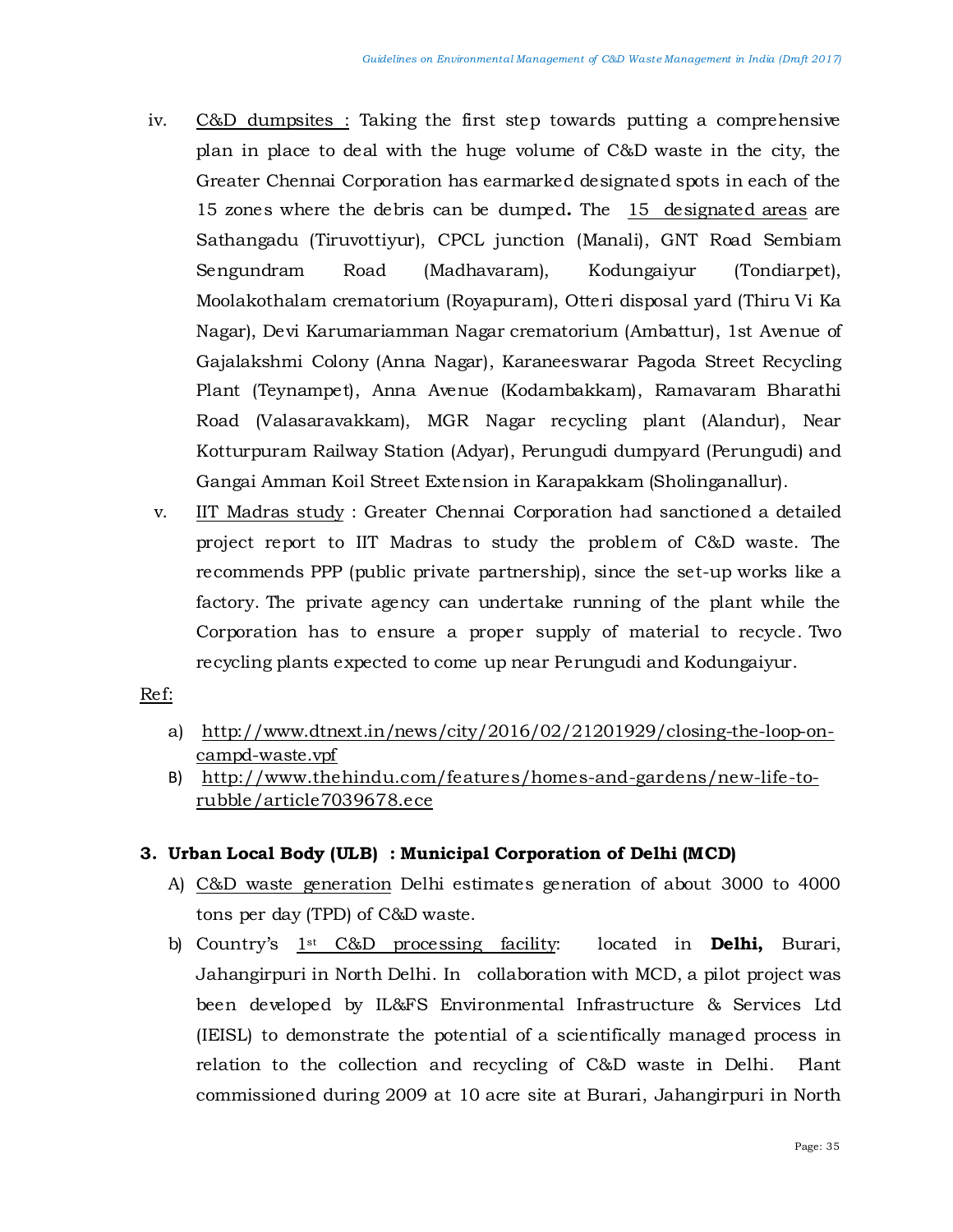Delhi by IL&FS under an agreement with North Delhi Municipal Corporation. The project has approved 10 yrs operation period. NDMC has earmarked Rs. 23 crore for the expenditure on transporting the material to the plant during 2014-15. The plant was initially set up to process 500 tpd C&D waste. Processing of 1200 tpd was achieved during 2014 and Delhi Pollution Control Committee has awarded the permission to expand the capacity to 2000 tpd. The IL & FS facility gets C&D waste from 28 designated points in three zones of NDMC and transportation charges are borne by NDMC. C&D waste from other major locations is also collected and transported by the civic body. The products being manufactured at this facility are sand, coarse aggregate, RMC, bricks, blocks, curbstones, pavement blocks, hollow bricks etc. Treated effluent is being used for washing of the aggregates, dust control and maintenance of green belt. The plant is working with zero discharge facility. The bulk generators of C&D waste pay Rs. 205/- per ton as transportation cost.

- c) **Delhi** East Kidwai Nagar, New Delhi: 2nd C&D facility set up by M/S Enzyme India Pvt. Ltd. in year 2014 on PPP model with 100% by back by NBCC with a capacity of 150 tpd at the project site of "RE-development of East Kidwai Nagar, New Delhi". The construction project involves demolition of 2444 existing houses and allied structures for construction of 4747 houses covering 60 lakh sq. ft. area and commercial area of 12 lakh sq. ft. on a plot area of 86 acres. Proposed plan: 30000 bricks/ kerbstone per day for use at the same construction site. The whole process is dust free and eco-friendly.
- d) **Delhi** -Shashtri Park, New Delhi: 3rd C&D plant in Delhi at Shashtri Park in East Delhi at 2.5 acre site with a total cost of Rs. 20 crore to process 500 tonne C&D waste per day. The plant has been built in partnership with IL & FS, which would run it for 15 years before transferring it to EDMC. The facility will get mixed C&D waste from 15 designated sites of East Delhi.

#### **4. Urban Local Body : Pune Municipal Corporation (PMC)**

a. C&D waste generation: PMC generates approximately 250 MT per day of C&D waste from various sources.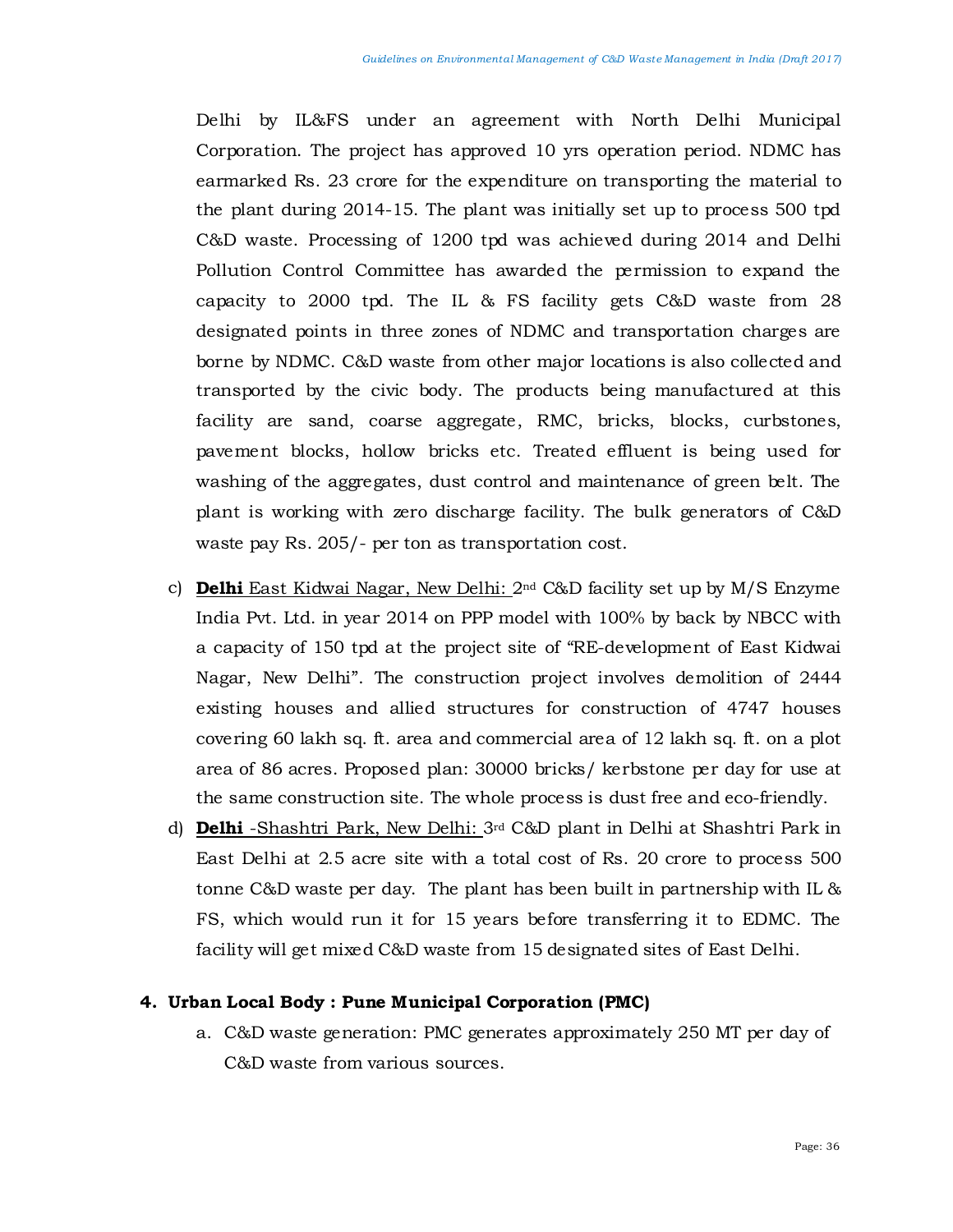- b. Ban on C&D waste dumping: The PMC has placed a ban on dumping debris at open spaces, the riverbed, nullahs and quarries, charging a fine of Rs 25,000 for violations.
- c. C&D waste impacts river : CD waste management problem
- d. Dumping of construction debris on both sides of the Mula river resulted in flash floods in year of 2010. On both the Pune and Pimpri-Chinchwad side of the bridge, dumping of debris has reduced the width of the river. (Ref DNA)
- e. C&D waste processing facility: A two-acre plot of barren land at Wagholi has been identified by the civic body to set up a debris processing plant.

# 5. **Urban Local Body : Ahmedabad Municipal Corporation (AMC)**

Ahmedabad Enviro Projects Pvt. Ltd. (AEPL) has commenced a 100 tonne per hour capacity plant located at Pirana, Ahmedabad for recycling of C&D waste in phase wise from December, 2013, fully operational since June, 2014. AMC has designated 16 spots around the city where citizen will have to bring the C&D waste at their own cost

# 6. **Urban Local Body :** CIDCO **Maharashtra**

Experience at Mumbai CIDCO-YUVA : Youth for Unity and Voluntary Action (YUVA), a non profit, non Govt. organization has recycled 1500 tonne of C&D waste during 2002-06 at CIDCO-YUVA Building Centre (CYBC), Kharghar. CYBC is a joint venture of City and Industrial Development Corporation of Maharashra Ltd. (CIDCO) and YUVA. The C&D recycling demonstration plant has manufactured building materials like bricks, blocks, paving blocks, concrete, sand substitute and coarse aggregates. The CYBC project of C&D waste recycling was shut down due to no support from the policy makers as well as the market.

**\*\*\*\*\***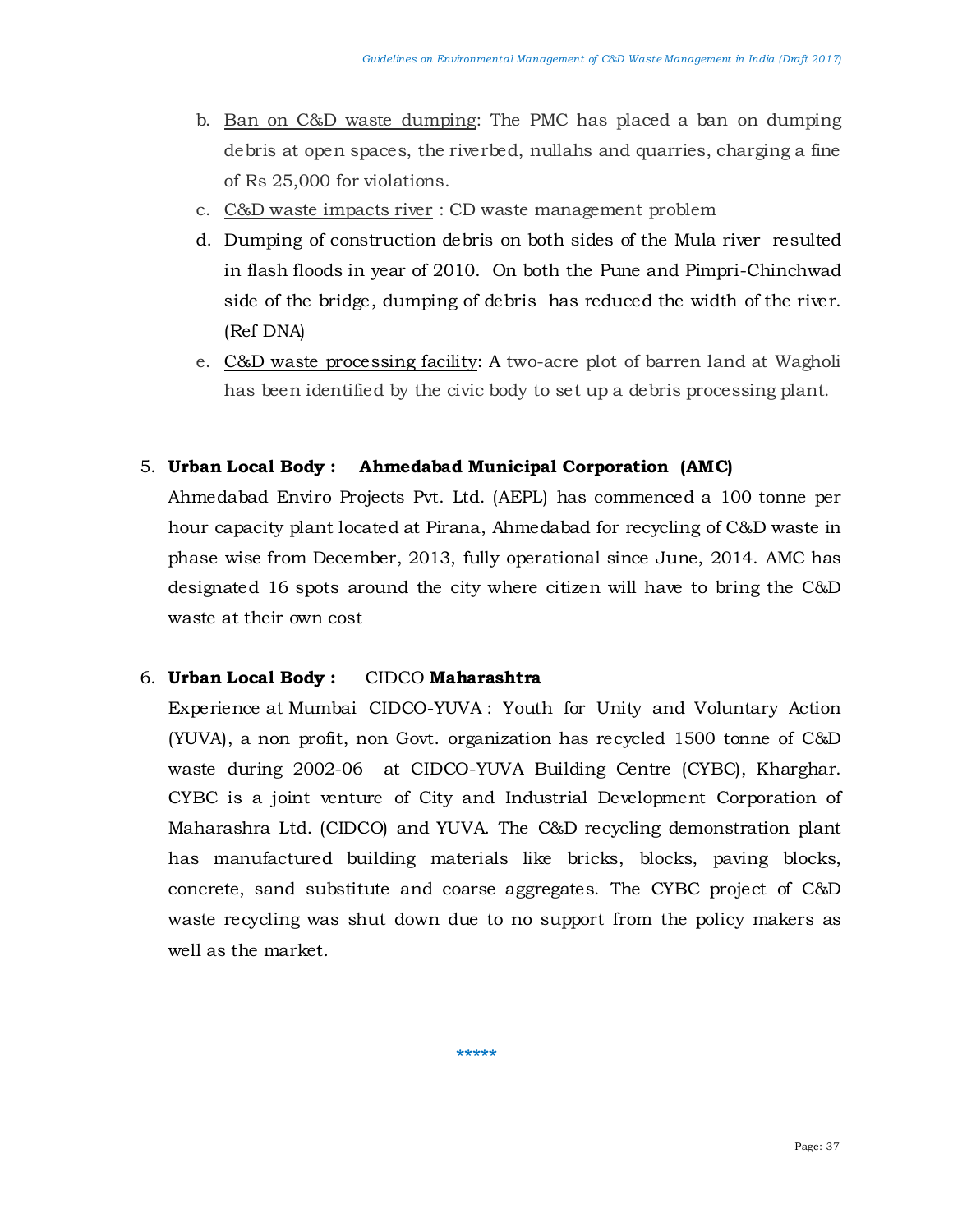#### **Annexure**

# **Criteria for site selection of C&D waste processing facility (SCHEDULE I )**

(Note: numerals in brackets as per Notification of C&D waste Rules 2016)

- i. (4) The processing or recycling shall be large enough to last for 20-25 years (project based on-site recycling facilities).
- ii. (5) The processing or recycling site shall be away from habitation clusters, forest areas, water bodies, monuments, National Parks, Wetlands and places of important cultural, historical or religious interest.
- iii. (6) A buffer zone of no development shall be maintained around solid waste processing and disposal facility, **20 tons or more in one day or 300 tons per project in a month of installed capacity** exceeding five Tonnes per day of installed capacity (copied from SWM Rules 2016 ) . This will be maintained within the total area of the solid waste processing and disposal facility. The buffer zone shall be prescribed on case to case basis by the local authority in consultation with concerned State Pollution Control Board.
- iv. (7) Processing or recycling site shall be fenced or hedged and provided with proper gate to monitor incoming vehicles or other modes of transportation.
- v. (8) The approach and or internal roads shall be concreted or paved so as to avoid generation of dust particles due to vehicular movement and shall be so designed to ensure free movement of vehicles and other machinery.
- vi. (9) Provisions of weigh bridge to measure quantity of waste brought at landfill site, fire protection equipment and other facilities as may be required shall be provided.
- vii.(10) Utilities such as drinking water and sanitary facilities (preferably washing/bathing facilities for workers) and lighting arrangements for easy landfill operations during night hours shall be provided and Safety provisions including health inspections of workers at landfill sites shall be carried out made.
- viii. (11) In order to prevent pollution from processing or recycling operations, the following provisions shall be made, namely:
	- a. Provision of storm water drains to prevent stagnation of surface water;
	- b. Provision of paved or concreted surface in selected areas in the processing or recycling facility for minimizing dust and damage to the site.
	- c. Prevention of noise pollution from processing and recycling plant:
	- d. provision for treatment of effluent if any, to meet the discharge norms as per Environment (Protection) Rules, 1986.
- ix. (15) A vegetative boundary shall be made around Processing or Recycling plant or site